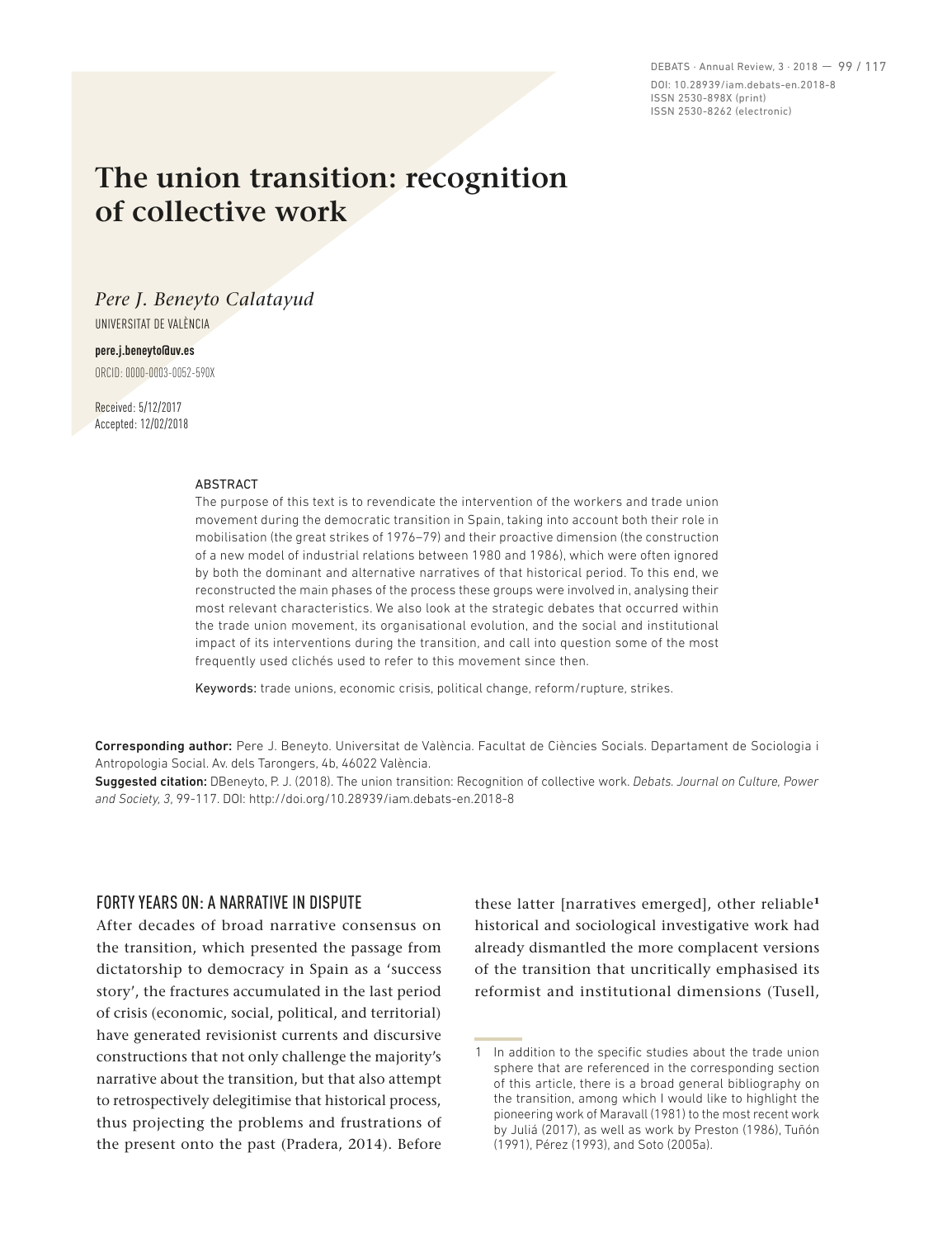2007) and which sometimes presented it as the natural continuation of a supposed "modernising process" of Francoism (Payne, 2006) or as a result of an alleged palace design led by the king and managed by a minority (Powell, 2007). Likewise, they had also highlighted the decisive intervention of civil society (Quirosa-Cheyrouze, 2011) and, especially, of the labour and union movements (Sartorius and Sabio, 2007).

As unsustainable as these complacent versions are, in my opinion they are hypercritical populist-matrix readings that disparagingly qualify the constitutional system resulting from the transition as 'the regime of '78': the product of a simple "transaction between elites" which created a low-quality democracy.**<sup>2</sup>** In fact, it is paradoxical that [these aforementioned assertions] reinforce the discourse of those who unsuccessfully tried to impose a 'continuist' model, but ignore—or completely disregard—the memory and the history of so many anonymous figures that contributed to democratic change.

Thus, the thesis that we hold here defines and vindicates the transition as a choral work (Tomás and Valiente, 1996), which was not designed by any obscure lawyer nor did it turn out to be the exclusive work of the few, but rather, the work and hopes of many who fought against the 'reformist continuism', forced the limits of the reform, and fought for the rupture with the—yes—Francoist regime. They contributed to the configuration of a new democratic system, perfectly comparable to those of the European environment that, with its successes and errors, and limits and contradictions, made the longest and best possible

stage for freedom and progress in Spain; a collective conquest of society in which, now as then, change and transformation was possible (Saz, 2011).

Within this framework, the research I present here updates and expands upon work I completed in the middle of the transition period (Beneyto and Picó, 1982) and which focuses on analysing the participation of the trade union movement in the struggle against the dictatorship and the conquest of democracy, its organisational reconstruction, mobilisation strategies, and convergence with the political opposition; all factors that had to be decisive in order to disrupt continuist manoeuvres, allow liberties to flourish, and to develop a new labourrelations system.

This reference period has also been the subject of controversy among historians and sociologists because, although there is agreement that the political transition began with the death of the dictator, with antecedents that can be traced back to long before (Juliá, 2017), there was very little to establish its end, which some set in 1978 (with the constitutional referendum) others place in 1981, after the defeat of the attempted coup d'état, and some even put it in 1982 (with the electoral victory of the *Partido Socialista Obrero Español* [PSOE; the Spanish Socialist Workers' Party]). In my opinion, study of the union transition forces us to extend this period well into the 1980s, because the normative codification—the *Ley Orgánica de Libertad Sindical* (LOLS; the Organic Law of Freedom of Association)—and the practice of labour relations (social consensus and industrial restructuring) were more difficult and took longer than the reforms in the political sphere.

That said, in the next section we will analyse the process of the reconstruction of the labour movement, both at the national level and at the regional level in València, to try to identify the main constitutive guidelines and strategic debates, so that the impact of these interventions on the central phase of the transition and in the configuration of the new labourrelations system can be subsequently evaluated.

<sup>2</sup> One of the first critical reviews of that process was that published by Morán (1991), part of whose proposals have recently been recovered (with an obvious loss of argumentative capacity, literary quality, and corrosive force) by some leaders of the *Podemos* ('We Can') [political party], for whom the transition was "that phenomenon by which the system of power established by the victors of the [Spanish] Civil War was transformed without altering too much of its fundamental determinants" (Iglesias, 2014, p. 104) or, more simply, "a Transition full of lies that could only build a democracy full of lies" (Monedero, 2017, p. 292).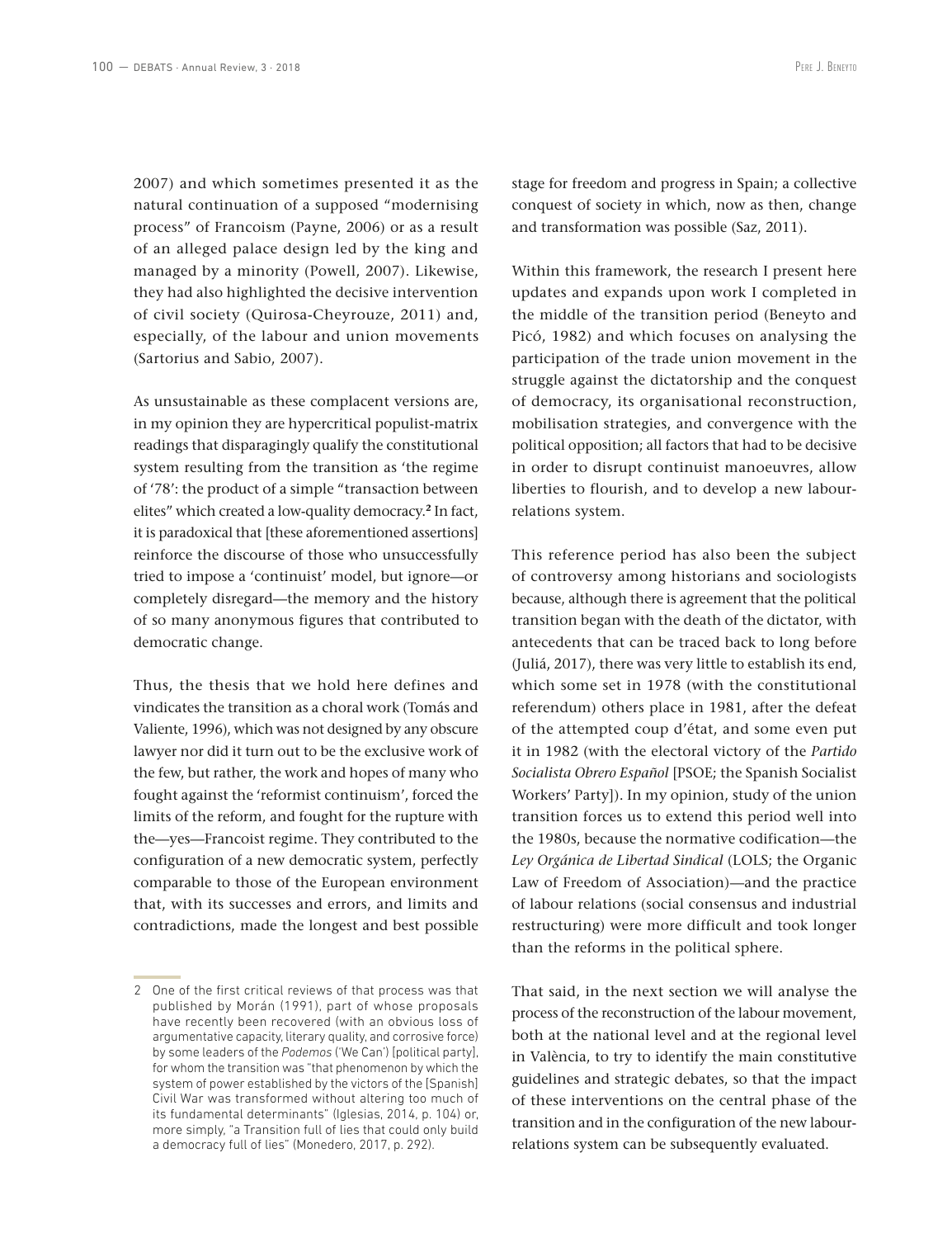#### RECONSTRUCTION OF THE WORKERS' MOVEMENT

Proper contextualisation of any study on the historical evolution of the working class and the trade union movement in Spain, requires previous mention of the impact that the defeat of the Second Republic and implementation of a forty-year long dictatorship would have. During this time, the Franco regime deployed a powerful apparatus of repression and control of workers within the economic, labour, and political spheres,**<sup>3</sup>** which dismantled their resistance and delayed their organic reconstruction, despite specific and heroic episodes of protest such as that in May 1947 in Vizcaya, the Barcelona tram boycott in 1951, or the Euskalduna strike in 1953.**<sup>4</sup>**

After two decades of dictatorship, during which the country was plunged into a long night of political repression, social exploitation, and productive delay (Fontana, 1986; Cazorla, 2016), the Franco regime was forced to take a liberalising turn in its economic strategy (the Stabilisation Plan of 1959) and in labour management (the *Ley de Convenios Colectivos* of 1958—the Collective Agreements Act). Without renouncing the original authoritarianism, both these rule changes allowed the failure of the autarkic model to be to overcome and helped to promote a new phase of productive development that implied, among other changes, the introduction of some elements of neoclassical business policy. These collided with the unitarist theorising of Falangist verticalism**<sup>5</sup>** and opened the way to a timid bilateralism in terms of labour relations (Baylos and Moreno, 2017). This bilateralism would soon be skilfully used by the foundational nuclei of the new labour movement: because collective bargaining was opening up a previously non-existent gap that made conflict possible, and union elections allowed the accumulation of organisational resources.

The beginning of the developmental cycle coincided with a series of profound sociodemographic changes in the world of work, including the first generation that had not participated in the war, significant migratory flows from the countryside into the city, new demands for wages, and access to housing and consumer goods, etc. This same generation would then become the protagonist of a new labour conflict starting in the 1960s and whose symbolic beginning we can situate in the strikes of 1962 in Asturias and in the solidarity movement that they convened.**<sup>6</sup>**

This context, in which we can situate the emergence of a new assembly-like unionism with flexible structures in the work centres, instrumental strategies, unitary orientation, and sociopolitical projection, is known generically as the 'movement of the workers' commissions' (Ruiz, 1993). This movement would soon reach a wide audience through the use (from 1966) of representative instances of the base of official corporatism (links and business juries) and its articulation with this clandestine organisation itself, especially after the ruling of the Supreme Court that declared the *Comisiones Obreras* (CCOO; Workers' Commissions) [trade unions] illegal in February 1967.

This entrist strategy, rejected by the traditional unions such as the *Unión General de Trabajadores* (UGT; the General Union of Workers) and the *Confederación Nacional del Trabajo* (CNT; the National Confederation of Labour), would allow the CCOO and, to a lesser extent, the *Unión Sindical Obrera* (USO; the Workers' Trade Union), to develop extensive networks of coordination and participation in collective bargaining and social mobilisation, combining labour demands with more

<sup>3</sup> Among others, the work of Babiano (1995), Domènech (2011), Domínguez (1987), Fishman (1996), Molinero and Ysàs (1998), and Sartorius (1975) can be consulted. For the Valencian area, refer to the studies of Sanz (1976) and Picó (1977).

<sup>4</sup> See, respectively, the investigation published by Lorenzo (1988), Fanés (1977), and Garmendia (1996).

<sup>5</sup> The *Ley de Bases de la Organización Sindical Española* (OSE; the Law of Bases of the Spanish Trade Union Organisation), promulgated in December 1940, established the compulsory and joint grouping of employers and workers and conferred the management of all the resulting bodies upon the Falange. A decree in 1953 would subsequently regulate the election of company juries as "an ideal instrument of constructive collaboration [...] in favour of social harmony and increased production".

<sup>6</sup> Regarding that important strike movement, the studies and historical investigations of Vega (2002) and the most recent journalistic reconstruction by M. Reverte (2008) stand out. In addition, the first manifesto of solidarity with the miners, signed by one hundred intellectuals and politicians, can be consulted in Juliá (2013).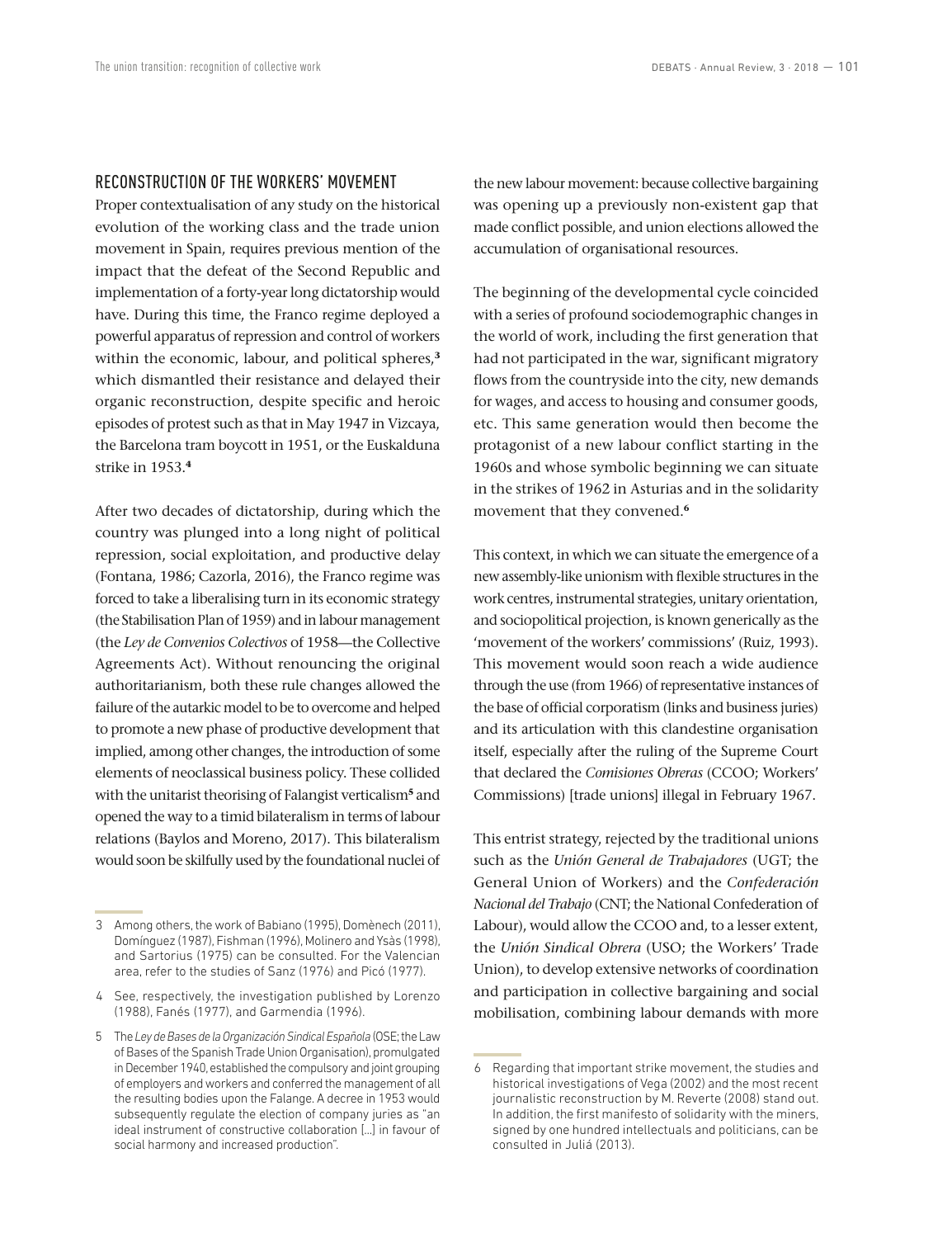or less explicit political demands. This generated a cycle of increasing numbers of protests until the end of the dictatorship, driven by trade unionists attached to different currents on the left and by significant participation by Christian groups (Dominguez, 1985; Berzal, 2007) and worker-priests (Corrales, 2008).

According to official data, between 1963 and 1973, an average of 786 strikes were recorded, in which 232,800 workers participated and amounting to a total of 681,500 unworked days per year (Luque, 2013, p. 180). In spite of the restrictions imposed by the dictatorship, this wave of strikes was characterised by the appearance of new actors (elected representatives, workers' commissions, etc.), sectors (along with the traditional construction and industry sectors, banking professionals, teachers, public health workers, and others also participated) and new forms of action (assemblies, convergences, etc.) linked to the negotiation of collective agreements.

In addition, the growing participation of female workers in these processes—who progressively contributed to overcoming their previous invisibility and subsidiarity in workers' struggles (Babiano, 2007)—was especially significant. They took a leading role in strikes by feminised sectors (e.g., textiles, sanitation, ceramics, cleaning, etc.) and in the renewal of traditional trade union culture into which that they tried to incorporate, with some difficulty and resistance, feminist values and demands (Varo, 2006; Verdugo, 2012).

Evaluation of the impact of these strikes has been the object of an interesting historiographical debate, whether aimed at the previous increasingly politicised strategies (Maravall, 1970) or on their *ex post facto*  consequences (Soto, 1998). Therefore, although most of these conflicts were mainly focused on labour demands, in fact their practice and expansion constituted a challenge to the regime and questioned its legitimacy, highlighting its anti-worker and repressive character. This was dramatically demonstrated in the construction industry strikes in Granada in July 1970, and the shipbuilding industry strikes in Ferrol in March 1972, in which several workers were killed. Repression of the trade union movement and democratic opposition had

been institutionalised since 1963 with the creation of the *Tribunal de Orden Público* (TOP; the Public Order Court) which, in its thirteen years of activity, initiated a total of 22,600 procedures that affected 53,500 people (Del Águila, 2001). Many of these procedures were directed at the Valencian Autonomous Community (Fuertes and Gómez, 2011), where several CCOO centres had operated since its foundation in 1966 (Beneyto et al., 1991), and especially affected large companies (Altos Hornos del Mediterráneo, the shipyards of the *Unión Naval de Levante* [UNL; the Naval Union de Levante], Elcano, Macosa, and Segarra, among others) and industrial sectors (e.g., metal, wood, textiles, etc.).

In parallel and complementary to the police and judicial repression, another type of corporate suppression was exercised over the workers' elected representatives, because approximately ten percent of them were dismissed or laid off each year.**<sup>7</sup>** The February 1972 detentions of the USO Secretariat and of the CCOO General Coordinator in June 1972,**<sup>8</sup>** represent the most critical point in a cycle of repression that had begun two years before with the 'state of exception' declared due to the Burgos trial which practically decapitated the two main trade union organisations of the time. Together with the impact of the economic crisis that would erupt the following year,**<sup>9</sup>** this caused a relative

<sup>7</sup> According to the official OSE data, cited by Gómez (1975, p. 18), between October 1971 and December 1972, 23,525 trade union representatives ceased their activities because their contract was terminated (usually due to dismissal), voluntary resignation (disagreements with the *Sindicato Vertical* [the OSE, also known as the Vertical Labour Union] chain of command), or for dispossession.

<sup>8</sup> In both cases, ten union leaders were prosecuted by the TOP with the prosecutor requesting 122 and 162 years in prison, respectively. While in the trial of the USO unionists did not go ahead, that of CCOO trade unionists was held on 20 December 1973—the same day that ETA murdered Admiral Carrero Blanco—and had huge international repercussions. See Babiano (2013).

<sup>9</sup> The first shock of the so-called oil crisis caused spectacular increases in inflation (the Consumer Price Index rose by almost 60% between 1973 and 1976, while the Spanish peseta devalued by 21%) and in the unemployment rate (which increased by 71.1% in the same period), while the political and economic decision-makers in this terminal-phase regimen failed to take appropriate measures to correct this situation. All this extended the severity and duration of this cycle of recession in Spain.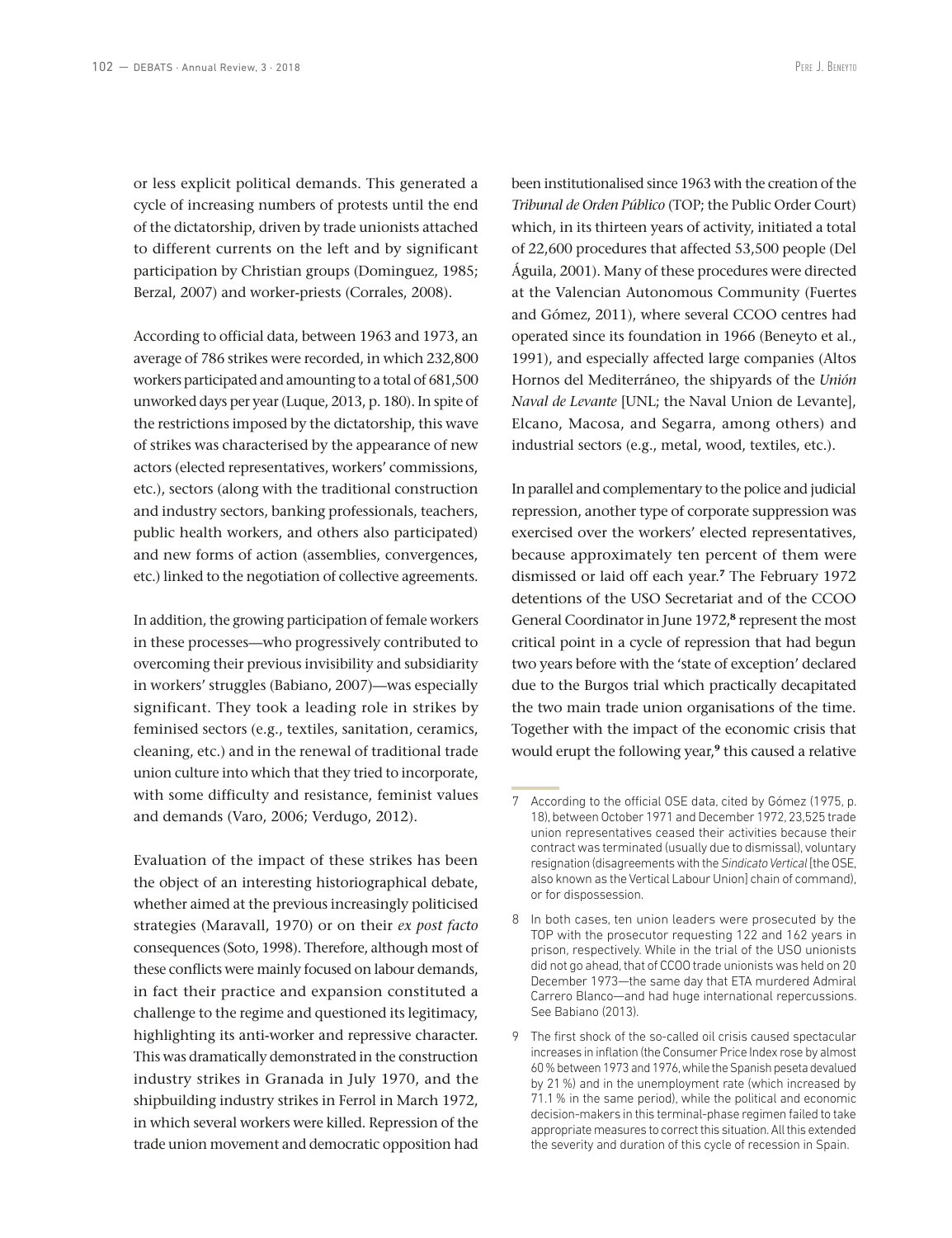stagnation of workers' protests. From then on, a new trade union movement was laboriously reconstituted from the grassroots up, in which labour offices played a fundamental role by acting as legal advisors and providing spaces for meetings and coordination.**<sup>10</sup>**

At the end of 1975, the living political agony of the dictatorship**<sup>11</sup>** coincided with (and was aggravated by) the economic crisis, the opposition's growing convergence, and strengthening of workers' organisations after the important triumph of the 'democratic candidacies' at the last Vertical Union**<sup>12</sup>** elections and its interventions in the negotiation of thousands of collective agreements (Beneyto and Picó, 1982, p. 12–22). This generated a notable increase in labour unrest (García, 2008) and turned the union movement into a key factor in the transition to democracy.

## DIALECTIC REFORM AND RUPTURE

That 'hot winter' witnessed an authentic "gale of strikes" (Sartorius and Sabio, 2007, p. 73) that would continue with some oscillations during the middle years of the transition (Table 1), in which the volume of conflict increased by almost tenfold. The start of cycles of protests was delayed in Spain compared to its main neighbouring countries (May 1968 in France, the *autunno*  *caldo* ['hot autumn'] of 1969 in Italy) and they were also significantly different: while the institutionalisation of labour relations in the central European countries had isolated the political social conflict (Crouch and Pizzorno, 1991), in Spain the opposite was true. Thus, the conditions of the Spanish dictatorship conferred political content to the workers' mobilisations, so that they had a strong expressive component (Luque, 2013, p. 188) and credited their consolidation as a relevant political and economic social actor in a crisis context.

It was, precisely, the social pressure "from below" (Molinero, 2011), exercised by the neighbourhood, student, professional, and especially, the workers' movements, which was decisive in first disrupting the continuist manoeuvres, later in accelerating the reforms, and finally, in forcing the rupture with Francoism. In relation to these manoeuvres, the Arias government project intended to illuminate a supposed 'Spanish democracy' by reforming the fundamental laws of Francoism; an attempt undertaken in the political sphere, with the association law promoted by Fraga and, in trade unions with a 'top-down' reform of the OSE proposed by Martín Villa, all this with the stated aim of making the recognition of a certain pluralism of "professional organisations of entrepreneurs and workers" compatible with the maintenance and control of Vertical structures (Soto, 2011).

However, both attempts continued to fail, because of the internal contradictions of the post-Francoist apparatus (Juliá, 2017, p. 348–356) and the external opposition of the democratic forces**<sup>13</sup>**, especially that of labour unionism, which in the first months of 1976 maintained a process of "almost permanent mobilisation" (Alonso and Reinares, 1993, p. 24). But in many cases, the collective actions of the latter

<sup>10</sup> For a review of the history, protagonists, activities, and documents of the network of labour offices, the exhaustive research (1,600 pages, in two volumes) coordinated by José Gómez Alén and Rubén Vega (Gómez and Vega, 2010) should be consulted.

<sup>11</sup> The last years of the Franco regime have been very well explained in works such as Ysàs (2004) and Soto (2005b).

<sup>12</sup> In the first round (June 1975) around 350,000 trade union representatives and workers' council members were elected, among which the candidacies promoted by the CCOO archived very good results, as accredited on the front page of a weekly economic newspaper at the time ("*Ha ganao el equipo colorao*"—roughly translated as 'The coloured team wins', [in reference to the red traditionally representative the socialist trade union movement], in *Doblón*, 38, dated 5 July 1975). These results would be confirmed in the second round (October of the same year), where second-degree sectoral representations (unions of workers and technicians)—used as a platform for coordinating collective bargaining and social protest—were formed.

<sup>13</sup> The Democratic Junta of Spain, promoted by the Partido Comunista de España (PCE; the Communist Party of Spain) and Tierno Galván's Partido Socialista Popular (PSP; the Popular Socialist Party), had been formally presented in Paris on 20 July 1974. From then it incorporated numerous independent and small organisations and increasingly cultivated its activism. The following year (11 June 1975) the Democratic Convergence Platform was constituted and was promoted by the PSOE and Christian Democratic organisations.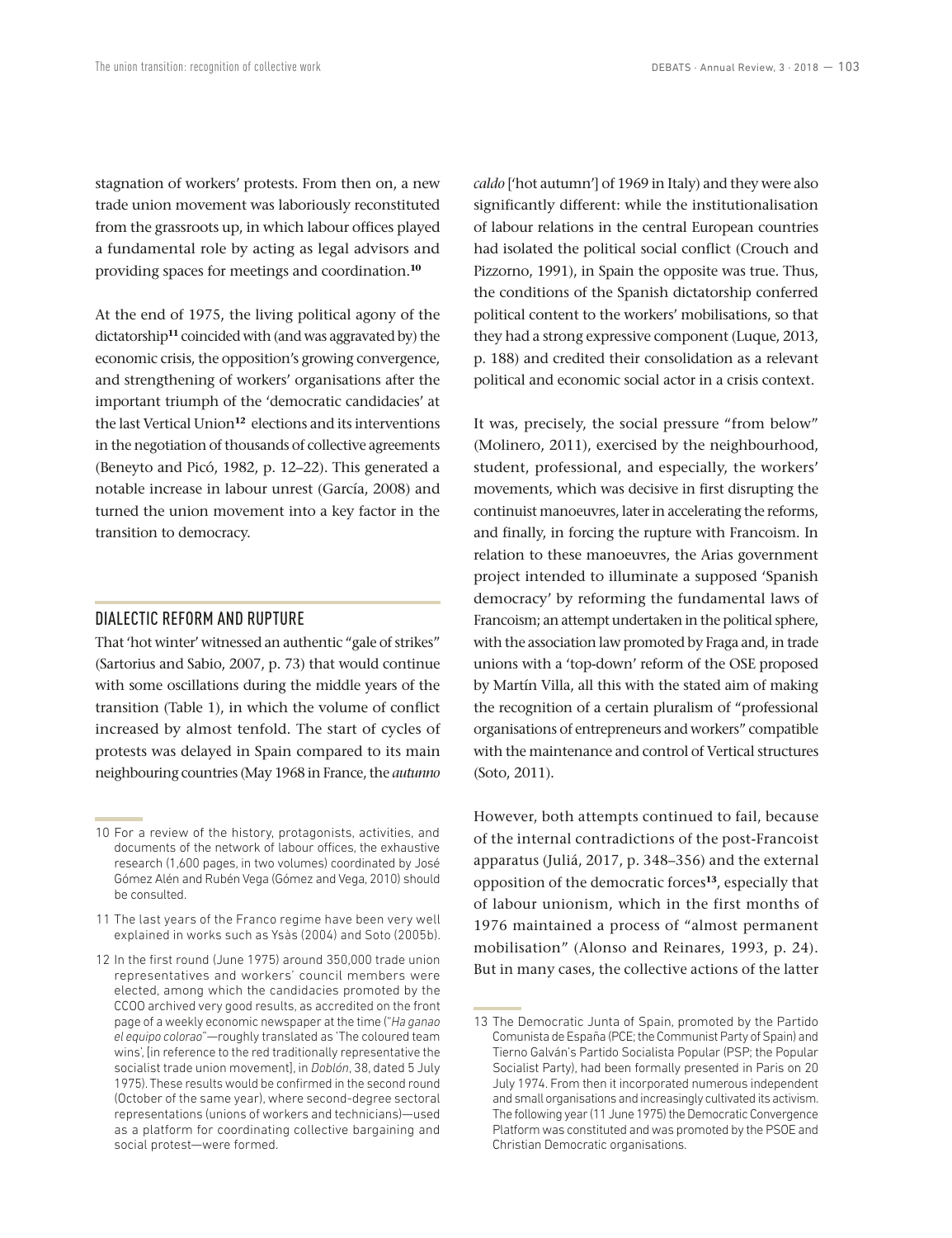were violently repressed, such as in the footwear strikes in Elda (Alicante) and the metal-workers' strikes in Vitoria (the Basque Country), where police intervention caused several deaths. These facts increased popular rejection to the government of Arias Navarro, that would end with his resignation on 1 July of the same year.

A process of inflection in the rhythms of political and union transition then began because, while the new government of Suarez recovered the reform initiative, in the workplace, in fact, the break accelerated. In addition, the class unions—which remained formally illegal managed to impose their presence and interventions, both in terms of organisation**<sup>14</sup>** and in social**<sup>15</sup>** and political dialogue,**<sup>16</sup>** and thereby it blocked the Verticalist attempts to promote a kind of UCD-union, until October 1976, when they achieved the definitive dissolution of the old OSE.

Thus, in this first phase of the transition, the trade union movement demonstrated a strong ability for social mobilisation, within its scope, anticipating the rupture with the past and also contributing to accelerating changes in the political scene, in a process that was not contradiction-free. The worsening economic crisis (the year would end with inflation of 19% and a sharp increase in unemployment) and the restrictive measures

imposed by the government (wage freezes and less-costly dismissals) turned collective bargaining into the key stage for social conflict, in the absence or weakness of other forms of welfare-state redistribution, and with the consequent rise in labour unrest. During this period, unitary structures were also tested, including the *Coordinadora de Organizaciones Sindicales* (COS; the Trade Unions Coordinator), which was formally constituted on 22 July 1976 (and comprised the CCOO, UGT, and USO), with the aim of articulating worker protests and representing the trade union movement in the bodies of the democratic opposition.**<sup>17</sup>** However, it would be short-lived because of the strategic differences between its members, who struggled to develop their respective autonomous projects.

The general strike called by the COS for 12 November contributed, on the one hand, to strengthening trade union positions in labour relations (breaking the salary caps), but on the other, it was unable to block the Suárez government's political project (his law for political reform was widely approved in the referendum the following 15 December). This situation showed the limits of the traditional strategy of resistance and exposed the need for a new model of proactive alternatives that combined pressure and negotiation. From then on, the issue was the subject of important debates and natural tensions which in many cases would last for years—on union unity and plurality, labour trade unionism, and sociopolitical unionism, social movement autonomy or subordination to partisan strategies, assembly movements, or an organised union, etc., whose progressive decanting would contribute to shaping the structure and strategy of Spain's current unionism.

<sup>14</sup> The UGT held its 30th Conference in Madrid, between 15 and 18 April 1976, and the CCOO held its constituent General Assembly on 11 July [the same year] in Barcelona. The records of both meetings can be consulted in UGT documentation (1996) and in Moreno (2011).

<sup>15</sup> On 11 and 12 May 1976, a conference organised by Euroforum was held in Barcelona, with the participation of qualified business representatives who, while marginalising the still-surviving corporate structures, recognised the legitimacy of the new class unions and anticipated the processes of social agreement that would develop in the following years. See Euroforum (1976).

<sup>16</sup> Between August and October 1976, representatives of the UGT, USO, CCOO, and *Eusko Langileen Alkartasuna-Solidaridad de los Trabajadores Vascos* (ELA-STV; the Basque Workers' Solidarity [trade union]) held a round of talks with the then Minister of Trade Union Relations, Enrique de la Mata, who raised their respective demands for legalisation and labour-relations reform (Ruiz, 1993, p. 452; Sartorius and Sabio, 2007, p. 112).

<sup>17</sup> On 26 March 1976, the *Plataforma de Coordinación Democrática* (the Democratic Convergence; [popularly known as Platajunta]) was set up as a result of the merger between the previous union incarnations, and whose permanent commission would include representatives of the CCOO and UGT. In València, this participation was even more relevant because it comprised both the resulting coordinator (the*Taula de Forces Polítiques i Sindicals del País Valencià* [TFPSPV; Table of Political and Trade Union Forces of the Valencian Country] created on 15 April of the same year) and the slogan central to its campaigns ("Freedom, amnesty, statute of autonomy, and labour union[ism]").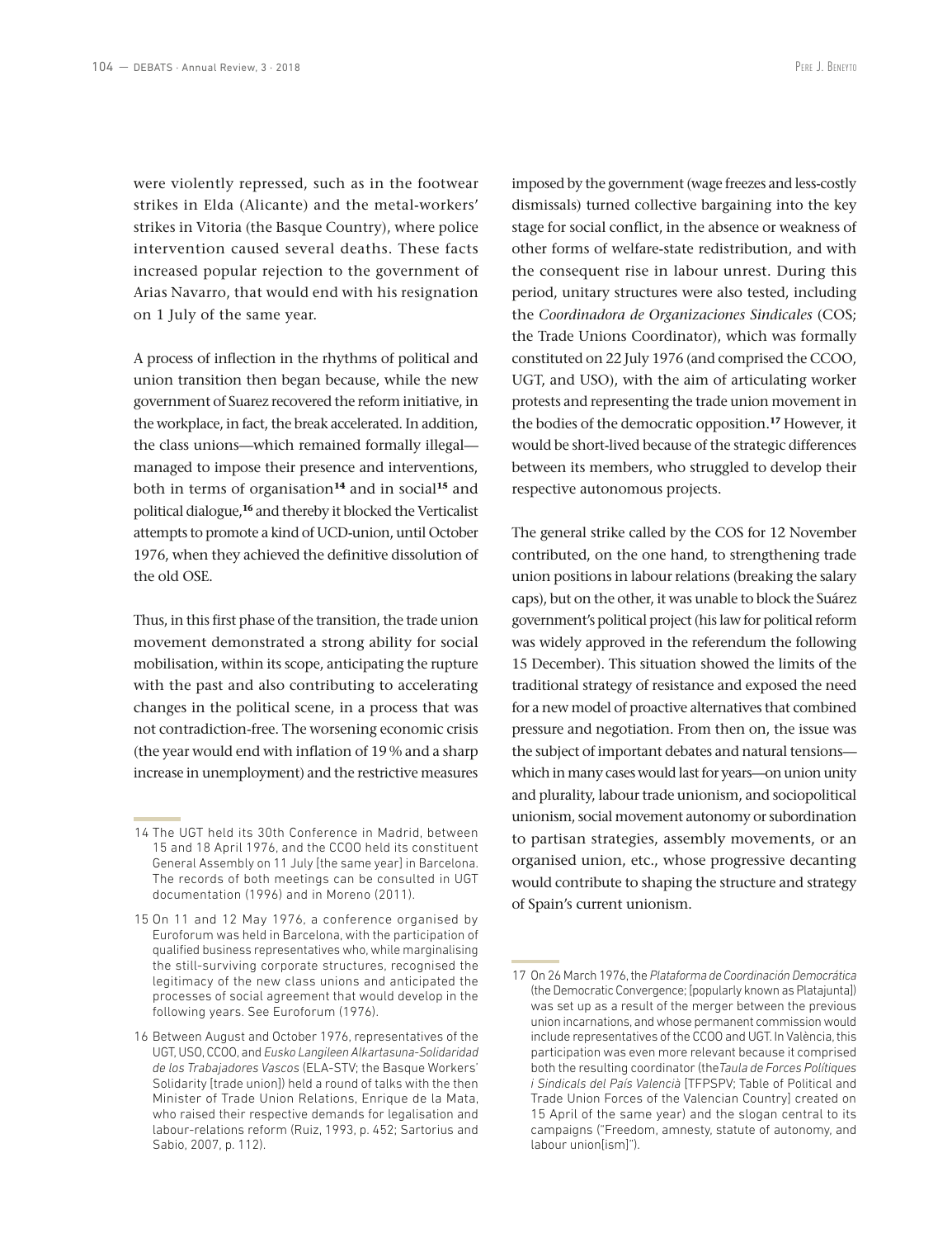FUENTE: Ministerio de Trabajo

| <b>YEAR</b> | <b>TOTAL SALARIED</b> | <b>EMPLOYEES STRIKES</b> | <b>PARTICIPANTS</b> | DAYS NOT WORKED |
|-------------|-----------------------|--------------------------|---------------------|-----------------|
| 1975        | 8.810.900             | 2.807                    | 504.200             | 1.915.200       |
| 1976        | 8.834.100             | 3.662                    | 2.556.700           | 12.593.100      |
| 1977        | 8.900.000             | 1.194                    | 2.955.600           | 16.641.700      |
| 1978        | 8.721.000             | 1.128                    | 3.863.800           | 11.550.900      |
| 1979        | 8.555.200             | 2.680                    | 5.713.200           | 18.966.900      |
| 1980        | 8.265.100             | 2.103                    | 2.287.000           | 13.578.200      |

#### **Tabla 1. Conflictividad laboral en España (1975-1980)**

Meanwhile, in the political sphere—as Vázquez Montalbán defined it—the existence of a "correlation of weaknesses" (Vázquez Montalbán, 2003) between the forces of the regime and those of the opposition was confirmed, and none of the parties present were in any condition to impose all of their ideas upon their adversaries. Thus, a path was made for a progressive "rupture metamorphosis" (Juliá, 2017, p. 356) that, by overcoming some maximalisms, proposed the beginning of formal negotiations with the Suárez government, around the central objectives of a democratic transition (political and union freedom, general amnesty, and a call for elections). This especially difficult context was characterised by the destabilising manoeuvres in which the Francoist bunker and an outof-control terrorism seemed to coincide.

In that sense, the well-known 'Seven Days of January 1977', during which the *Grupos de Resistencia Antifascista Primero de Octubre* (GRAPO; the First of October Anti-Fascist Resistance Groups) killed three policemen and kidnapped a general and the president of the Council of State, while police repression caused the death of two protesters, and a right-wing commando linked to the top-down bureaucracy murdered five CCOO labour lawyers, was especially dramatic.**<sup>18</sup>** The multitudinous burial of Atocha's lawyers constituted the greatest and best demonstration of the labour and union movement's commitment in the struggle for freedom, legitimised their intervention, and decisively contributed to accelerating the processes of change. In fact, in the following three months parties and unions were legalised, political prisoners were freed, numerous exiles returned, and the first democratic elections in 41 years were convened. An authentic constituent process was breaking through, which both symbolically and in reality, represented a clear break with the past (Saz, 2011, p. 39).

In the trade union sphere, the changes were concentrated throughout the month of April. First, Law 19/1977, the *Ley de Asociaciones Sindicales* (LAS; Law of Trade Union Associations), which liquidated four decades of Verticalism and recognised workers and business' rights to create their respective organisations, was published in the *Boletín Oficial del Estado* (BOE; the Official State Gazette). Next, the main conventions of the [United Nations] International Labour Organisation (ILO) were ratified. Finally, on 28 April, the CCOO, UGT, and other small organisations were officially registered and legalised.

It was, however, a precarious situation, both in conjunctural terms (three days after the legalisation of the unions, the demonstration they had convened on 1 May was harshly repressed), and above all, structurally in terms of political uncertainty, aggravation of

<sup>18</sup> The work by M. Reverte and Martínez (2016) is an excellent reconstruction of that episode, which had already been the object of a cinematic recreation (*Siete días de enero*) with a script by Gregorio Morán and directed in 1978 by Juan Antonio Bardem.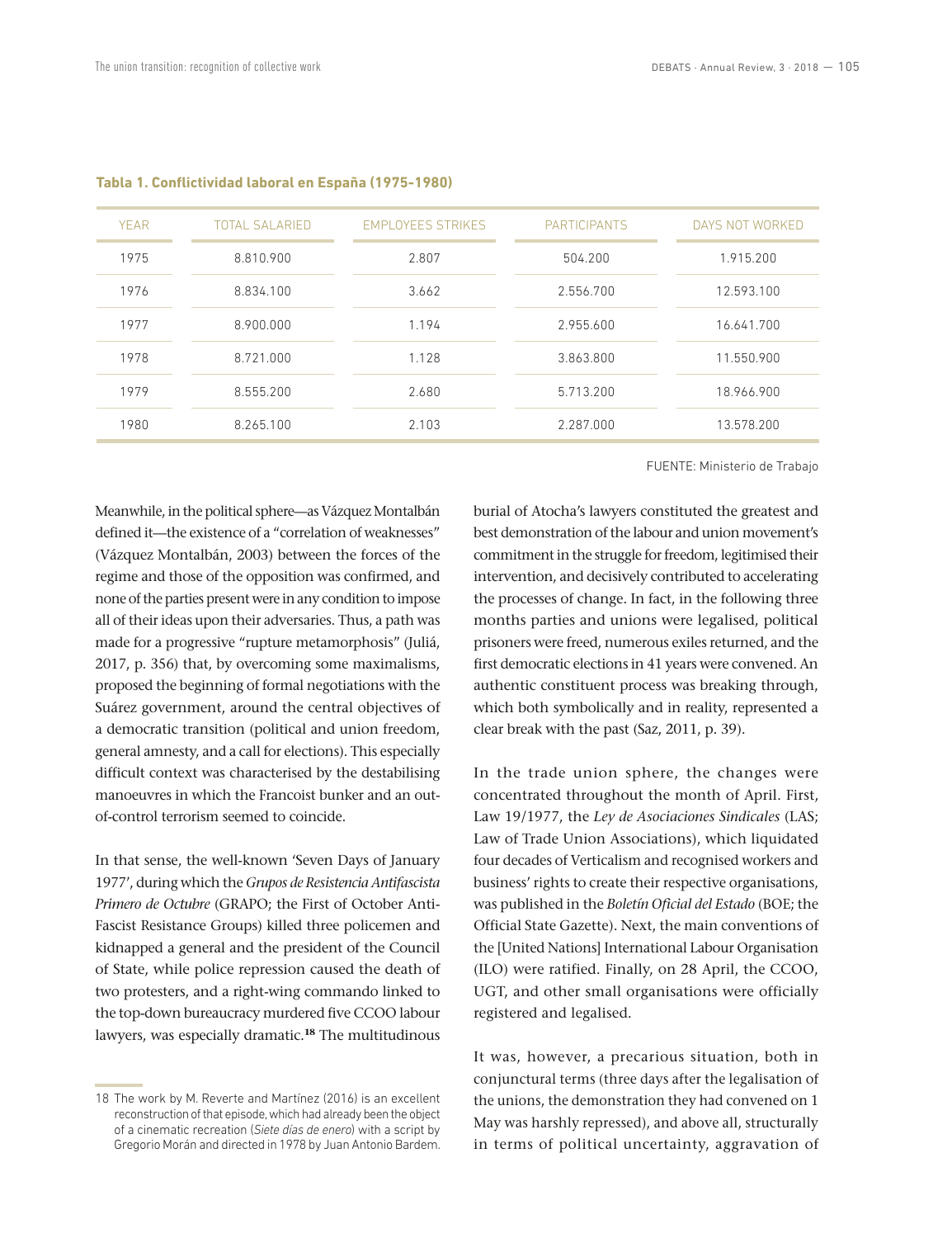the economic crisis, and an anachronistic labourrelations framework. Thus, the "foundational anomaly" (Beneyto, 2008) of the Spanish trade union movement was set up, and it began its trajectory in the most difficult circumstances and delayed its convergence with the intervention patterns of its European counterparts. However, these had been consolidated during the previous three decades in a more propitious framework, characterised by systems of Fordist production, Keynesian economics, and welfare-state development.

Despite the great expectations generated, the development of the new unions would soon be limited by various factors, both endogenous (fragility of their organisational structures and framing) and exogenous (aggravation of the economic crisis), which would affect their organisational and interventional ability. Regarding its evolution, the initial 'affiliative boom' meant that the corresponding [membership] rates were medium-high, at least in some sectors and industrial regions (Pérez, 1981). In the subsequent two years a downward trend was registered, which stabilised at the beginning of the 1980s, at around one million members, equivalent to 13 % of wage earners (Jordana, 1996).

On the other hand, the spectacular increase in the number of company closures, bankruptcy filings, and dismissals in the absence of adequate legal regulation and social coverage, provoked as much conflict in the protests as they did impotence in the proposals, and placed the unions in socially defensive and politically subsidiary positions; especially after the first democratic elections of June 1977, which inaugurated a new cycle of parliamentary consensus and institutional development. The first major agreement at the Constitutional Courts was the Amnesty Law 46/1977, of 15 October, which extended, in general terms and including its labour dimension, the partial decree of July of the previous year. It was approved by all the groups in the Chamber, except *Alianza Popular* (People's Alliance), and was greeted with excitement by, among others, the leader of the CCOO, for whom it represented "the most democratic and consistent way of closing a tragic past of civil wars and opening the way to peace and freedom".**<sup>19</sup>**

Similar party consensus was reached in the so-called Moncloa Pacts (on 27 October 1977) which, politically, laid the foundations of the future Constitution, and socioeconomically,**<sup>20</sup>** tried to confront a crisis that already had alarming indicators (a 44 % inflation rate, 11,000 million [US] dollars of external deficit, and a huge increase in unemployment). These pacts proposed measures for sanitation, austerity, taxation, structural reforms (for Social Security, pensions, and unemployment coverage), and income policy (changes in wage indexation). It was a political pact (along the lines of the 'historic promise' proposed a few years earlier in Italy by the General Secretary of the Italian Communist Party, Enrico Berlinguer, in which the unions did not participate for reasons attributable both to a "certain party subordination" (Miguélez, 1991, p. 213) and its representative indeterminacy (the first union elections were not held until a few months later). Despite this, they provided critical support, but not without difficulty and contradiction.

In addition to its undoubted contribution to economic stabilisation and democratic consolidation (Gutiérrez, 2001), the Moncloa Pacts led to a change in trade union strategy that, by overcoming the defensive inertia and old cries of a 'final struggle'—a fossil from the time of the underground—subsequently oriented itself

20 See Fuentes (1990), Trullén (1993), and Cabrera (2011).

<sup>19</sup> The words of Marcelino Camacho, representing the Communist Parliamentary Group, were: "We want to end an era; we want to open another [...]. We, precisely [...] who have suffered so much, have buried our dead and our grudges. We are determined to march forward in this path of freedom, in this way of peace and progress [...] for me, to explain our vote in favour of amnesty, when labour amnesty is understood as forming part of it, is a triple honour. He [...] is an old Trade Union Workers' movement activist, a man imprisoned, persecuted, and fired many times and for many years, and, in addition, doing it without resentment [...] this proposal will undoubtedly be, for me, the best memory I will have from all of my life in this Parliament. [...] If democracy should not stop at the factory gates, then neither should amnesty. [...] the labour amnesty will be the first concrete fact in the direction set out in the Moncloa agreements. [...] Political and labour amnesty is a national necessity [...]. Our duty and our honour [...] requires a unanimous vote of the entire House." (Camacho, 1977, p. 959–961).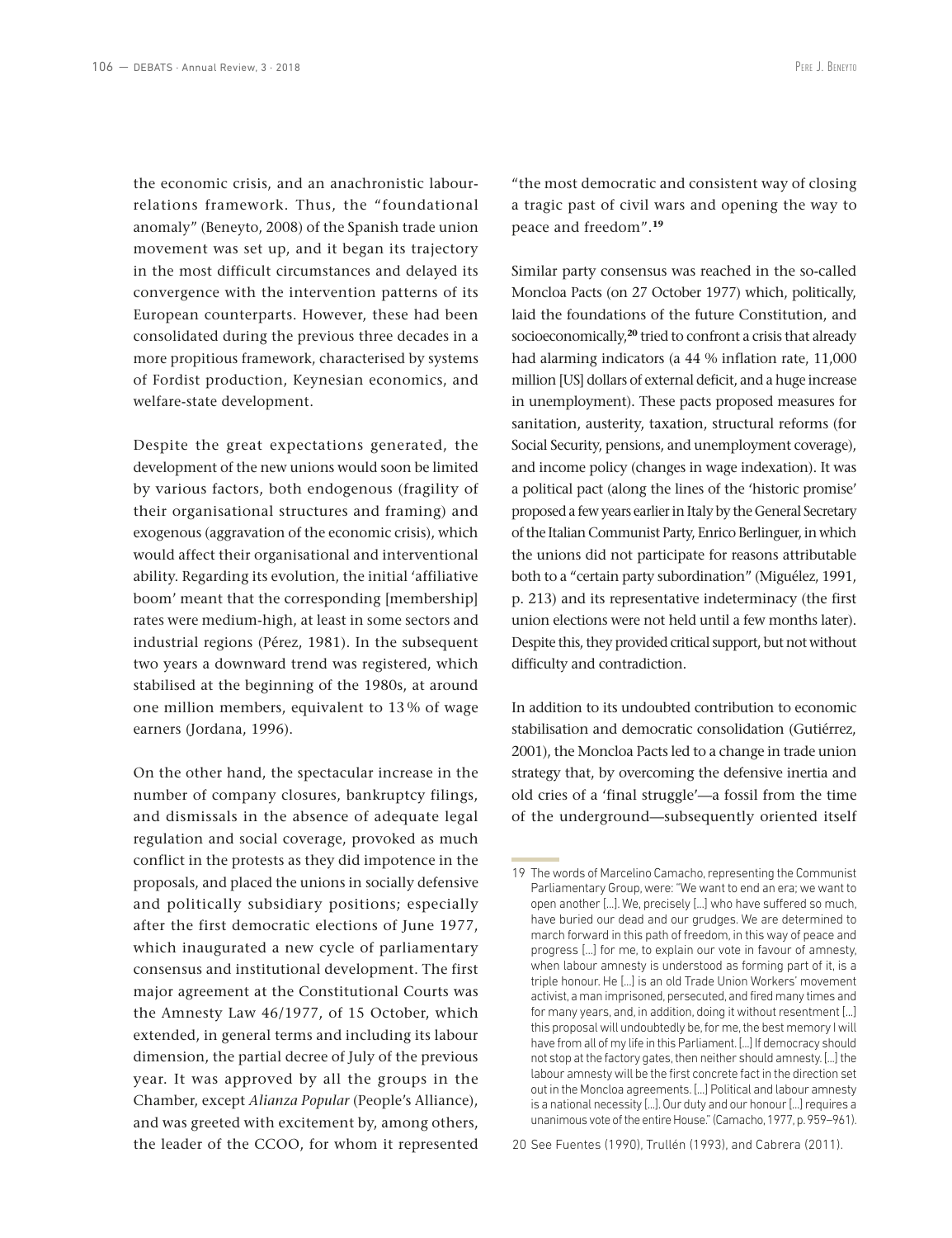towards the reinforcement of its contractual power and social representation. However, the change in strategy represented by the position of the trade union movement with respect to the Moncloa Pacts (and later also the Constitution) was repeatedly challenged by its more radical elements which insisted on labelling it as impaired and as 'a demobiliser', ignoring (when not despising), both the magnitude of the attempt and the difficulty of the times in which it was developed. The union elections and collective agreements of the following year would be responsible for disrupting such disqualifications, insofar as the first of these processes clarified the representativeness of one or another, while the second demonstrated the capacity for dialogue and mobilisation of the unions already accredited as being in the majority.

Provisionally regulated by Royal Decree-Law 3.149 (which excluded very small companies and the public sector), the first free trade-union elections were held between 16 January and 26 February 1978, with the participation of almost four million workers who elected 191,041 delegates (Table 2). This distribution confirmed the CCOO and the UGT as the most representative organisations,

and recorded the weakening of the USO after the split it had suffered a few months earlier,**<sup>21</sup>** and placed the least-supported options as the most radial:**<sup>22</sup>** both the historical ones such as the *Confederación Nacional del Trabajo* (CNT; the National Confederation of Labour) and the more recent and ephemeral ones such as the *Confederación de Sindicatos Unitarios de Trabajadores* (CSUT; the Confederation of Workers Unitarian Trade Unions) and the *Sindicato Unitario* (SU; the Unitary Union).

|                               | <b>TOTAL SPAIN</b> |       | VALENCIAN AUTONOMOUS COMMUNITY |       |
|-------------------------------|--------------------|-------|--------------------------------|-------|
|                               | N°                 | %     | N°                             | %     |
| <b>Companies</b>              | 73.575             | $---$ | 8.589                          | $---$ |
| <b>Workers</b>                | 3.821.069          | $---$ | 398.043                        | ---   |
| Delegates elected             | 193.112            | 100   | 22.956                         | 100   |
| <b>CCOO</b>                   | 66.540             | 34,5  | 9.779                          | 42,5  |
| <b>UGT</b>                    | 41.897             | 21,7  | 6.019                          | 26,2  |
| <b>USE</b>                    | 7.203              | 3,7   | 1.583                          | 6,8   |
| <b>CSUT</b>                   | 5.583              | 2,9   | 295                            | 1,2   |
| SU                            | 3.164              | 1,6   | 175                            | 0,7   |
| <b>ELA-STV</b>                | 1.929              | 0,9   | $---$                          | $---$ |
| <b>CNT</b>                    | 413                | 0,2   |                                | ---   |
| <b>Others</b>                 | 7.661              | 3,9   | 558                            | 2,4   |
| <b>Not affiliated</b>         | 23.565             | 12,2  | 2.068                          | 9,0   |
| <b>Affiliation not stated</b> | 35.157             | 16,3  | 2.479                          | 10,8  |

#### **Table 2. Trade union elections, 1978**

SOURCE: Ministry of Labour

<sup>21</sup> In October 1977, the General Secretary (José María Zufiaur) and eleven members of the USO executive headed a unification movement with the UGT, with high participation among the organisation's members (Martínez, 1979; Prados et al. 1977). Two and a half years later, in March 1980, there would be a second split, that of the selfmanaged socialist current, which would be integrated into CCOO. Paradoxically, both splits contributed to developing the culture of autonomous unionism in the two majority organisations.

<sup>22</sup> In general, the work of Roca (1994) can be consulted. Regarding the structure and evolution of minority unions, see Beneyto (1989). The CSUT and the SU were constituted at the end of 1976 as minority divisions of the CCOO, promoted by two Maoist groups (the *Partido de Trabajo de España* [PTE; the Party of Labour of Spain] and the *Organización Revolucionaria de los Trabajadores* [ORT; Workers' Revolutionary Organisation]) whose participation declined in the three subsequent years. For information about the CNT, see the article by Rivera (1999).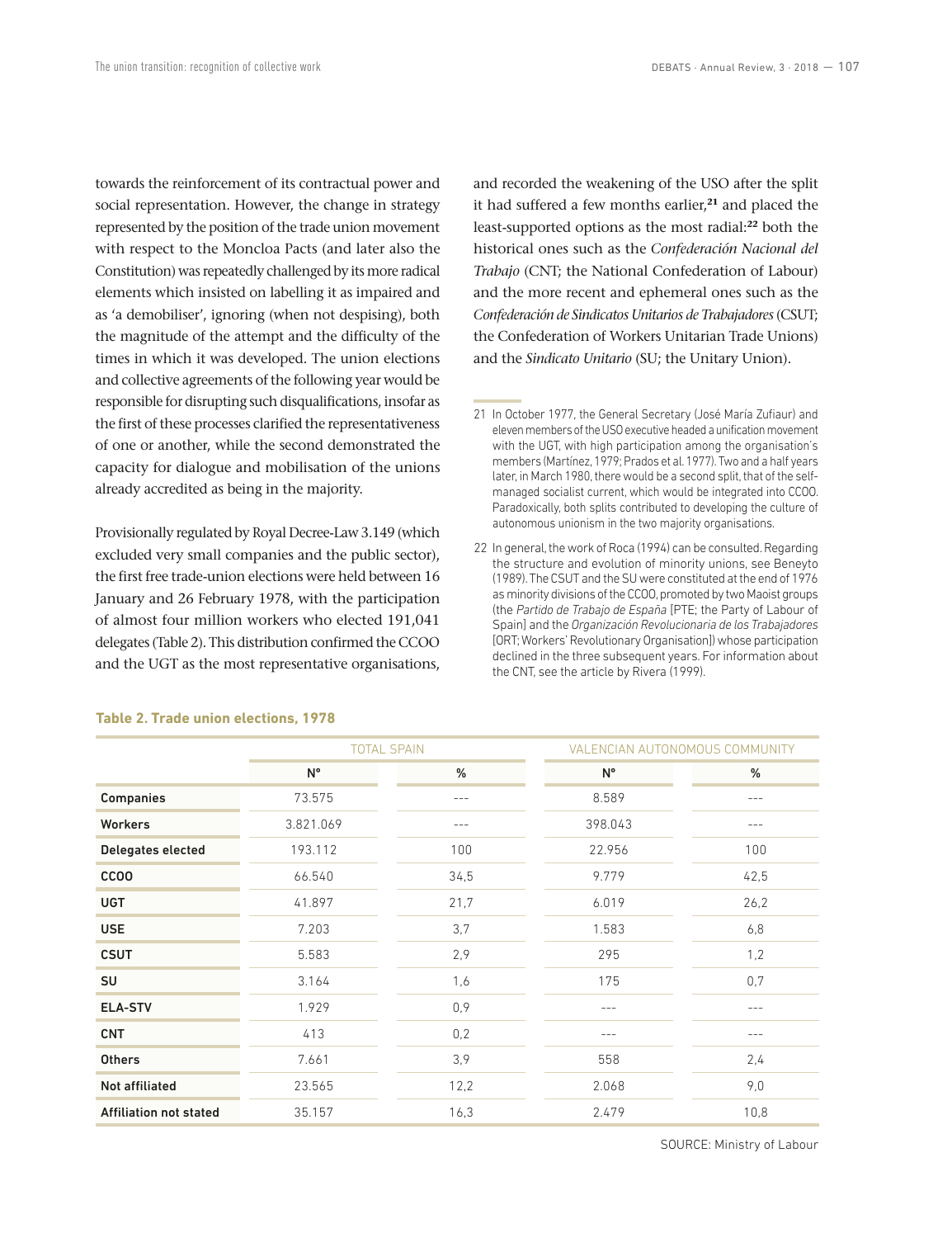For its part, the collective bargaining of 1978 and 1979 took place in an extraordinarily complicated context, characterised by the worsening economic recession (the second oil crisis), which resulted in a sustained increase in unemployment—which lasted until the end of 1985 (Graph 1), the absence of adequate legislation until 1980 with the arrival of the Workers' Statute, and the government setting salary ceilings based on the anti-inflationary objectives established in the Moncloa Pacts. However, the intervention of the unions, which had just started to fully exercise their functions of representation and intermediation of workers' interests,**<sup>23</sup>** managed to create a broad pressure

and negotiation movement. This movement achieved significant wage increases**<sup>24</sup>** and social improvements (a reduction in working hours, control of overtime, vacations, etc.) after having staged the highest levels of strike conflicts ever registered. In practice, this activity denies the accusations of betrayal and selling-out that were made at the time, and that are repeated even now in such a recurrent and uncritical way.

However, the permanent recourse to conflict and protest was hardly sustainable for these still weak unions, which needed to transform themselves so that their contractual power lay both inside and outside their work centres. This was essential for their representatives (including works councils, trade union sections, sectoral federations, and general confederations) to be equipped

#### **Figure 1**



<sup>23</sup> According to data from the Ministry of Labour, in 1978, collective agreements were renewed for a total of 4,479,562 workers, with an average wage increase of 20.6% (García and Ferrer, 1979). In the following exercise 3,866,431 workers were affected by collective bargaining and the wage bill increased by 13.05% in business agreements and 14.60% in sectoral agreements, according to data from the Institute of Social Studies at the Ministry of Labour, published by Fernández (1980). At the end of this first adjustment period, inflation had fallen by more than ten percentage points, from 26.4% at the end of 1977 to 15.7% in 1979.

<sup>24</sup> "The union bureaucracies acted as tactical allies of capital [sic] through the systematic work of destruction of any autonomous and anti-capitalist mobilisation" (Quintana, 2002, p. 197). "Civil liberties and a representative regime were conquested at the cost of the liquidation of a vast cycle of social mobilisation" (Rodríguez, 2015, p. 23).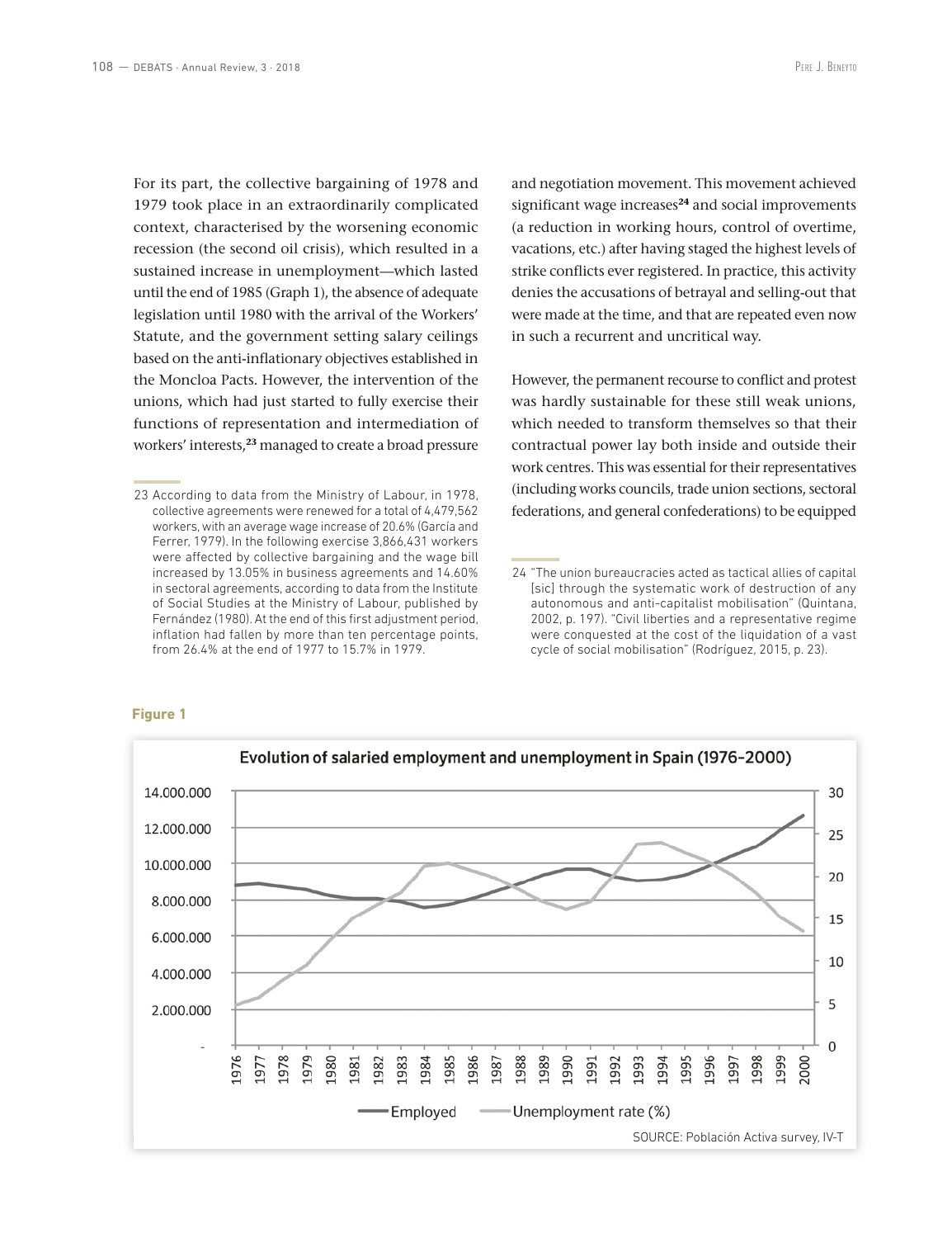with real powers in matters of representation and dialogue (e.g., the right to information, consultation, participation, and negotiation). Therefore, in the search for such objectives, from then on, the majority unions deployed partially-opposed strategies that ended up deteriorating their unitary relations for years. While the CCOO chose to reinforce its horizontal structures and base dynamics (such as company committees and sectoral agreements), the UGT opted to strengthen the vertical and centralised dimension of labour relations (e.g., union sections, framework agreements) in coherence with their respective union models.**<sup>25</sup>**

The debates around the Bill of Trade Union Action in companies, which represented an attempt—which was eventually frustrated—to extend the constituent process underway at the institutional level to the labour sphere, already showed the existence of different models, while at the same time it was the object of a harsh campaign by the *Confederación Española de Organizaciones Empresariales* (CEOE; Spanish Confederation of Employers' Organisations) which called it collectivist. This eventually led to its withdrawal by the government itself, in June 1978, which lengthened the period of regulatory transition in the area of labour law.

#### TOWARDS A NEW SYSTEM OF INDUSTRIAL RELATIONS

Subsequently, with the approval of the Constitution, which was widely endorsed in December 1978, the cycle of consensus inaugurated by the Moncloa Pacts was closed and a new phase marked by strategic readjustments of the main political and social factors started with the general elections starting in March 1979 and new models of agreement, respectively. The large unions had given their support to a constitutional text that recognised them as an essential pillar of the social state (Article 7) and enshrined the right to association and strike (Article 28), collective bargaining and labour dispute (Article 37), workers' rights to participation in companies and institutions (Article 129) and in economic planning (Article 131.2), all of which constituted a clear break with the principles of classical liberalism and the authoritarianism of the dictatorship.

By applying the provisions of Article 35.2 of the Constitution, the parliamentary processing of the Estatuto de los Trabajadores (ET; the workers' statute) started in June 1979, and the signing of the Acuerdo Básico Interconfederal (ABI; Basic Inter-confederal Agreement) by the UGT and the CEOE on 10 July of the same year constituted the legal and social origin of the new labour-relations system based on corporatist agreement developed during the following decade. However, this process was not exempt from problems and contradictions that caused the rupture of the union front. Based on their different cultures, the CCOO and UGT implemented the strategies of the political forces that influenced them at the time (the PCE and PSOE, respectively), so that, while the CCOO advocated tripartite negotiations that would give prominence to the party, the UGT opted for a bilateral union–employer model that would not interfere in the socialist strategy as an alternative for government.

The ABI established, for the first time, mutual recognition between union and business organisations and their ability to establish agreements that were generally effective: criteria that would later be incorporated into the ET in a process of parliamentary discussion, in what constituted the first example of 'negotiated legislation', even though this was done by related parties and the scope of how labour relations were defined was changed from a political (the Moncloa Pacts) to a labour framework and was implemented by legitimate social agents.

Months later (on 5 January 1980), employers and the 'socialist union' signed the *Acuerdo Marco Interconfederal* (AMI; Inter-confederal Framework Agreement) as a practical demonstration of agreement on the declaration of principles set out in the ABI, and this subsequently became the procedural paradigm of the social agreement. Regarding its substantive

<sup>25</sup> For the case of the CCOO, see Baylos and Moreno (2017, p. 75–93) and with respect to the UGT, the text of Redero (2011) can be consulted.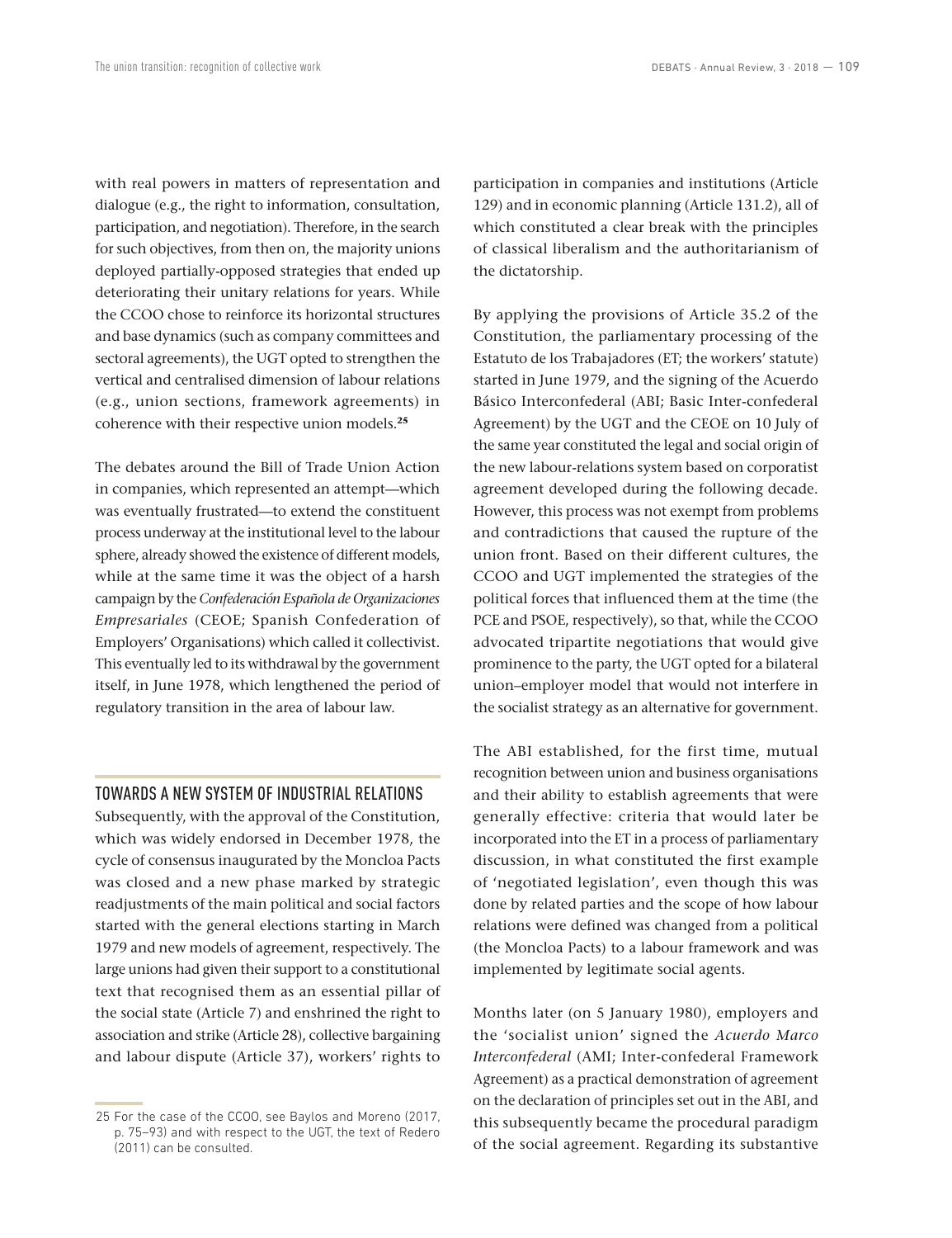content, the AMI established the regulatory criteria for union representatives to be able to intervene in collective bargaining (unions had to represent at least 10 % of the delegates elected in the corresponding area).**<sup>26</sup>** This would later be enshrined in legislation (Article 87 of the ET), which also included guidelines on wages, hours, productivity, and absenteeism, among other items. The CCOO's refusal to sign the AMI has been described as one of its biggest mistakes (Estefanía and Serrano, 1988, p. 33) because not only did the CCOO not succeed in preventing its application in subsequent collective bargaining, but it also caused it to become temporarily isolated and to progressively lose its former electoral hegemony in favour of the UGT. This resulted in a tie in the 1980 elections and [UGT] wins in those that took place between 1982 and 1994 (Graph 2). From then onwards, the results of both these organisations were inversed.

On the other hand, the *Acuerdo Nacional de Empleo*  (ANE; the National Employment Agreement), signed in June 1981, was the first tripartite agreement between the government, employers, and trade unions (the latter including the CCOO) as an expression of democratic cohesion after the attempted coup d'état of 23 February 1981 (commonly known as '23-F'). It regulated the institutional participation of social agents and measures to promote employment, social security reform, etc., which were regularly renewed in the corporatist pacts**<sup>27</sup>** in the following years—already under the socialist government—of recession until the model was exhausted from [about] 1987. Hence, a sustained recovery caused the unions to change strategy from a defensive to a protective position, which demanded a 'social change' that would guarantee better distribution of growth.

This sequence seems to confirm, for the Spanish case, the hypothesis that during times of economic crisis workers prefer unions with a strategy of

<sup>27</sup> For more about the content and development the social agreement of the 1980s, evaluations can be consulted, among others, in the following publications: Pérez and Giner (1988), *Ministerio de Trabajo y Asuntos Sociales* ('Ministry of Labour and Social Affairs; 1997), Ojeda (1990), Roca (1993), Solans (1995), Zaragoza (1988) and Solé (1987).



#### **Gráfica 2**

<sup>26</sup> During the 1980s, around 3,700 agreements were negotiated per year, for a total of 890,000 companies and approximately 6,300,000 workers. Union representation in the negotiating commissions reflected the results of their successive elections, and according to Ministry of Labour data, the CCOO and UGT combined had an ample absolute majority of 73%: *Estadísticas de Convenios Colectivos* ('Collective Agreements Statistics'; 1980–1990).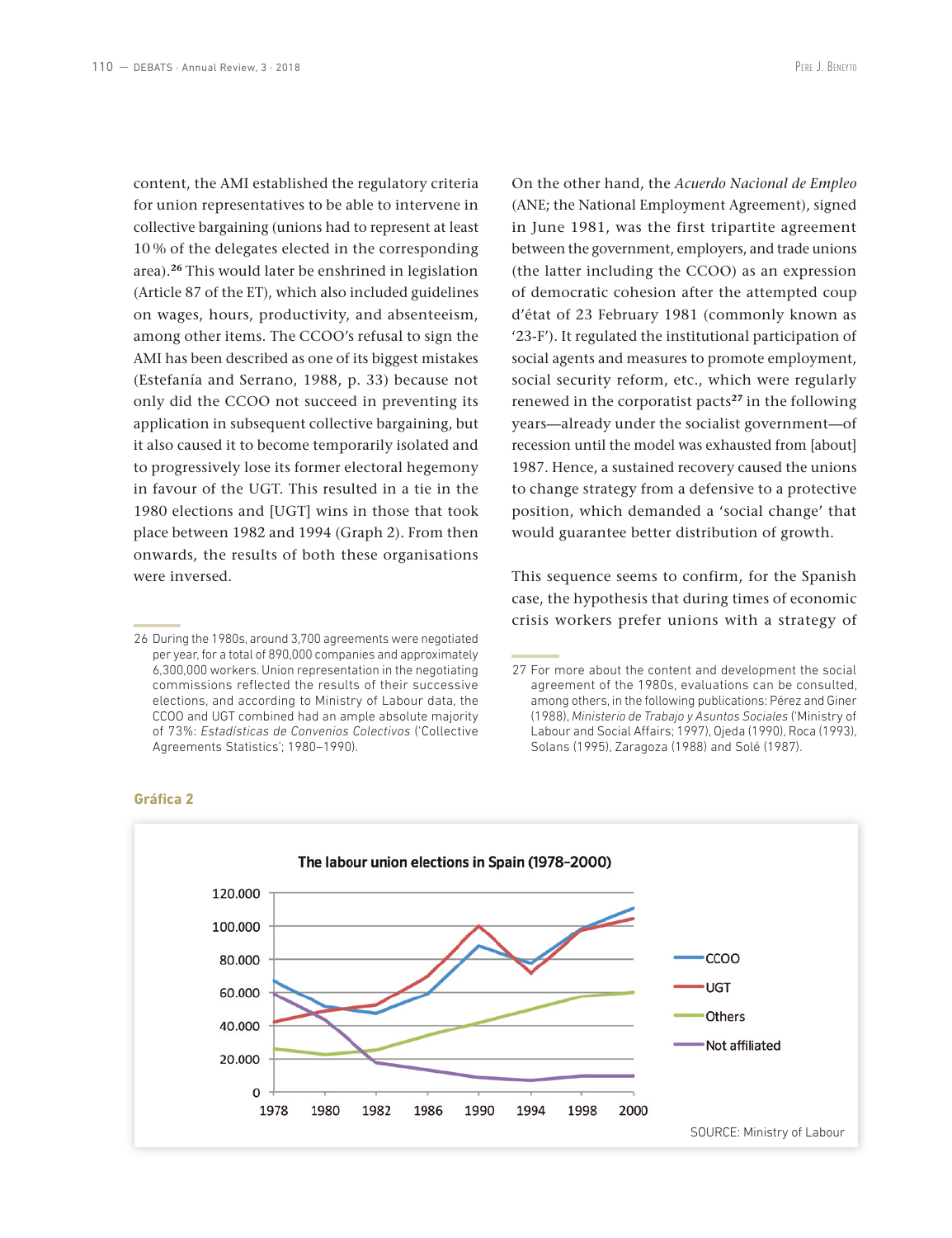negotiation—rather than one of confrontation (Golthorpe, 1991)—which would allow them to maintain their current work, even at the expense of postponing other demands. This translates into the significant changes subsequently seen in strike activity (Table 3), which decreased in the initial years of agreement (1980–1983), picked up when this agreement failed during the hardest phase of industrial restructuring (1984),**<sup>28</sup>** decreased again with the application of the *Acuerdo Económico y Social* (AES; Economic and Social Agreement; 1985–1986) and, finally trended upwards to reach its highest level in 1988, with the Spanish general strike on 14 December, generally referred to simply as '14-D' (Gálvez, 2017). Complementing the processes of normative regulation (the 1980 E*statuto de los Trabajadores* [Workers' Statute] and 1985 *Ley Orgánica de Libertad Sindical* [Organic Law of Freedom of Association]) and institutional development (social agreement, collective negotiation, etc.), during these key years in the construction of the

28 To understand the union intervention in the process of industrial restructuring, consult the article by Marín (2006). new labour-relations model, union autonomy was consolidated and the unity of action among its most representative organisations was finally recovered.

As regards union autonomy, it was the CCOO who, two years after its secretary general resigned as a communist deputy, established a strict regime of incompatibilities with its leaders with respect to positions of party representation (Article 22 of the Statutes, approved at its 3rd Conference, in 1983). This decisively contributed to the legitimisation of its organisational strategy and saved it from the self-destructive dynamics the PCE was then suffering from, which would see the latter slide inevitably towards positions that were as radical as they were marginal. In the case of the UGT, breaking its natural and strategic dependence on the 'socialist family' would take longer to formalise. After the first crisis, [the UGT's] opposition to the question of social security reform, raised by the PSOE government in 1985, resulted in the resignation of Nicolás Redondo as a deputy (October 1987), reaching maximum tension on the eve of 14-D, until the party itself finally accepted it, and in so eliminating double membership, at its 32nd conference.

| <b>YEAR</b> | <b>TOTAL SALARIED</b> | <b>EMPLOYEES STRIKES</b> | <b>PARTICIPANTS</b> | DAYS NOT WORKED |
|-------------|-----------------------|--------------------------|---------------------|-----------------|
| 1981        | 8.093.100             | 1.993                    | 1.944.900           | 9.320.000       |
| 1982        | 8.070.000             | 1.810                    | 1.058.900           | 7.229.400       |
| 1983        | 7.946.200             | 1.451                    | 1.483.600           | 9.796.600       |
| 1984        | 7.593.700             | 1.498                    | 2.242.200           | 15.259.100      |
| 1985        | 7.721.600             | 1.092                    | 1.511.200           | 8.022.600       |
| 1986        | 8.102.300             | 914                      | 857.900             | 6.349.500       |
| 1987        | 8.511.000             | 1.497                    | 1.881.200           | 10.246.100      |
| 1988        | 8.916.800             | 1.193                    | 6.692.200           | 14.565.200      |
| 1989        | 9.366.800             | 1.047                    | 1.382.100           | 7.383.200       |
| 1990        | 9.734.000             | 1.231                    | 1.723.200           | 5.002.400       |

#### **Table 3. Labour conflict in Spain (1981–1990)**

SOURCE: Ministry of Labour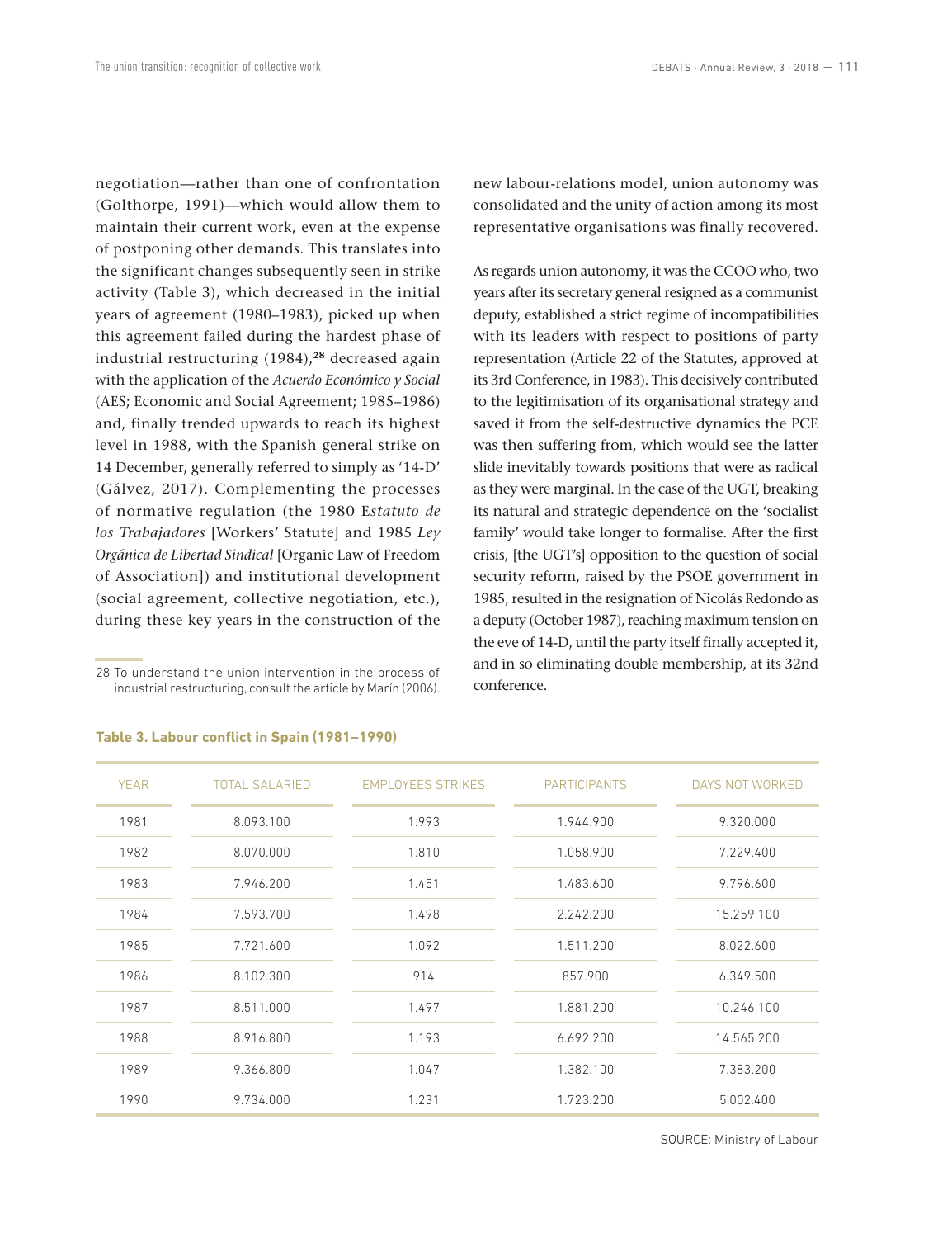It was precisely the opposition of the autonomous unions to measures aimed at making the labour market more flexible, promoted by the Felipe González government, that once again facilitated the unitary confluence between the CCOO and the UGT, an alliance which, after decisively contributing to the success of 14-D, has remained to this day. That great general strike was followed by nine million workers, and its participation greatly exceeded the scope of its members' places of work because it paralysed the economic and social activity of the whole country in an impressive exercise of civic protest, while also projecting a powerful image—just as symbolic as real—of the capacity of collective response to the impositions of public power. Impositions that ignored union proposals of social change, which were both necessary and possible, in a context in which the economic recovery had consolidated and which witnessed an obscene exhibition of the wealth of a few before the demands of the majority.

14-D also represented the normalisation of social conflict and the legitimacy of the unions as institutional representatives of work, as well as their capacity to give a voice to the labour and citizenship movements and their demands. In this context, the *Propuesta Sindical Prioritaria* (Priority Trade Union Proposal) was subsequently promoted in the negotiations with the 1989–1990 government, as a result of which, among other important agreements that were clearly social-democratic in content, the laws on non-contributory pensions, universalisation of healthcare, guaranteed access to professional training, and improvement of the coverage of unemployment benefits were passed. Thus, the cycle of 'trade union transition', initiated first in the struggle against the dictatorship and then developed in the process of democratic consolidation and normative and institutional regulation of labour relations in convergence with existing standards in the European Union, finally came to an end (Beneyto, 2008).

The evolution of memberships is a clear indicator of this process (Graph 3), which remained very low (at around one million registered memberships between all the unions) during the first phase, in which the unions mainly responded to ideological-identity incentives and defensive strategies. This would even

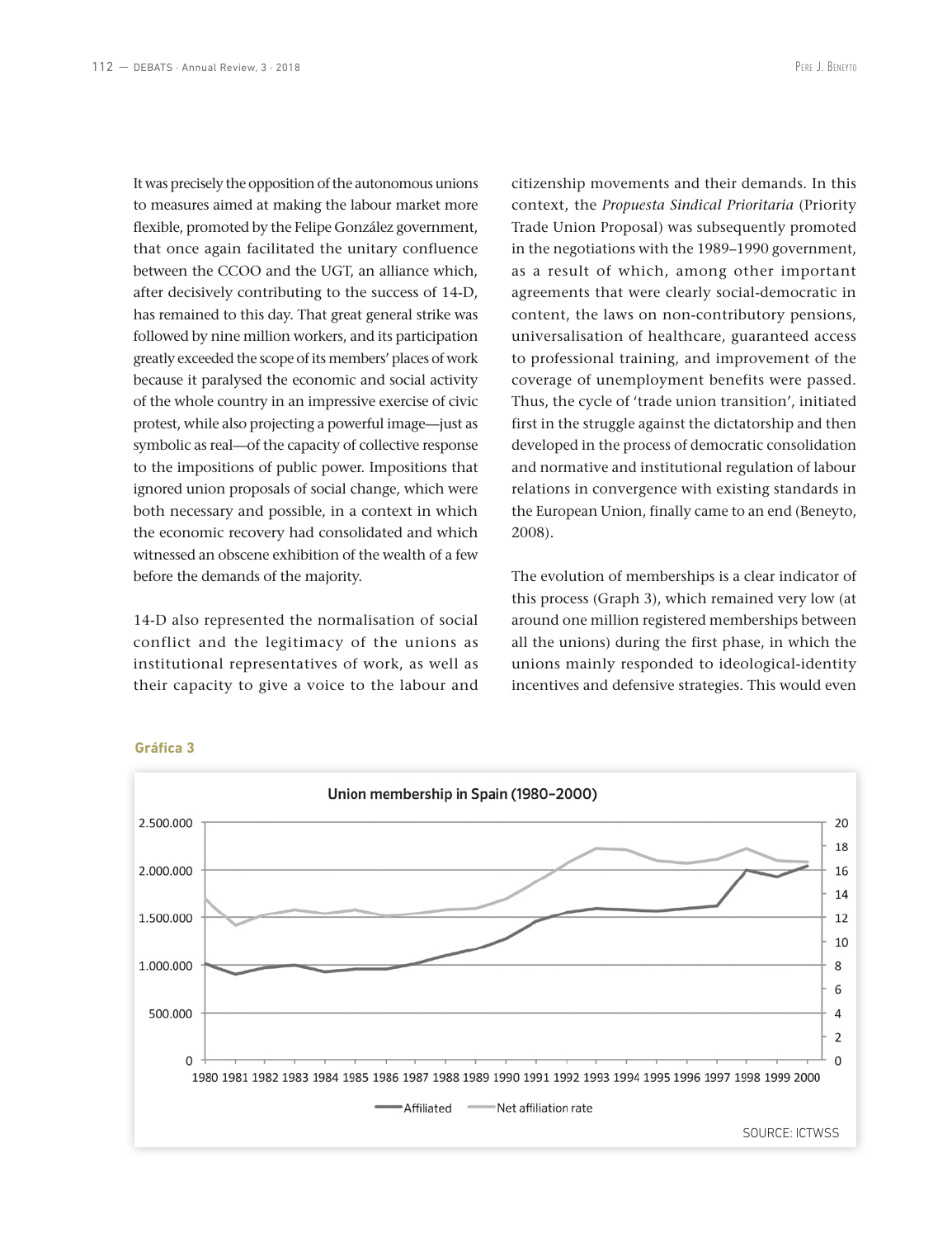slightly decrease compared to the first membership records, but would be followed by successive calls for union elections that, as we have seen, expanded trade unionism's area of influence and potential for interventions. This led analysts to define the Spanish dual model as a "unionism of voters" with "more audience than presence" (Rojo, 1990), and placed it in an intermediate zone between an 'informal movement' and a 'formal organisation' (Martínez, 2002), which reduced the effectiveness of their recruitment and affiliate loyalty plans.

From 1986 to 1987, the mechanisms of union membership started to change from the previous ideological–identity model to one with a more instrumental and pragmatic logic; meanwhile, material and sociability incentives, derived from the growing capacity to defend collective interests through social agreement and to expand the coverage and content of collective bargaining and social mobilisation, were simultaneously developing. All of which resulted in a sustained expansion in memberships, both in quantitative terms memberships exceeded two million at the end of the 1990s—and in their qualitative composition, because it evolved from its initial Fordist homogeneity (males with few qualifications, manual jobs in industry, and with low salaries) to more heterogeneous profiles which were representative of new occupational structures (Beneyto et al., 2016) and similar to those of modern European unionism (Bernaciak et al., 2015).

### A FINAL REFLECTION

Thus, the long cycle of the transition was completed, during which—as [I] believe we have demonstrated [here]—the workers' organisations played a key role, both in the defence and promotion of workers' socioeconomic interests and in the conquest of democracy and the configuration of a labour-relations system compatible with those of the European environment. This allows us to challenge the elitist and/or delegitimising narrative of this transition process.

Spanish trade unionism has since consolidated its representativeness and capacity for dialogue, in a process not exempt from difficulties, as a 'social actor' (aggregation and representation and the defence of workers' interests, etc.) and as an 'equality factor', acting first on the distribution of income (wages, working conditions, labour market regulation, etc.) through collective bargaining, as well as on the mechanisms of subsequent redistribution (fiscal policy, social benefits, the welfare state, etc.) through social pressure and institutional participation.

The latest crisis has put the 'social question', the growing inequality and the social fracture that a neoliberal ideological discourse tries to present as having been overcome by business owners and the middle classes, at the centre of the debate. Similarly, and paradoxically, the conflict has gradually rematerialised and has incorporated other protest repertoires, making possible a transition towards the necessary convergence of all who claim the dignity of work and citizenship. This transition links the struggle around the old demands of the workers' movement (decent work with rights) with the defence of civil demands raised by the new social movements (education, health, housing, gender equality, and democratic quality, etc.).

Consequently, [I] believe that one of the key vectors in the strategy for equity and against increasing inequality, which a macroeconomic recovery seems to consecrate as inevitable, is to reinforce and develop the associative resources (including direct affiliation, electoral representation, and institutional recognition) and the social intervention (such as collective bargaining, conflict pressure, and strategic alliances) of class unionism. In addition, both structural restrictions (e.g., unemployment, precariousness, and productive change) and ideological offensives (such as unsympathetic individualism and de-legitimisation of the collective), as well as corporatist temptations and the fragmentation of social struggles, must be addressed, articulating a powerful movement that defends the centrality of work and the dignity of workers.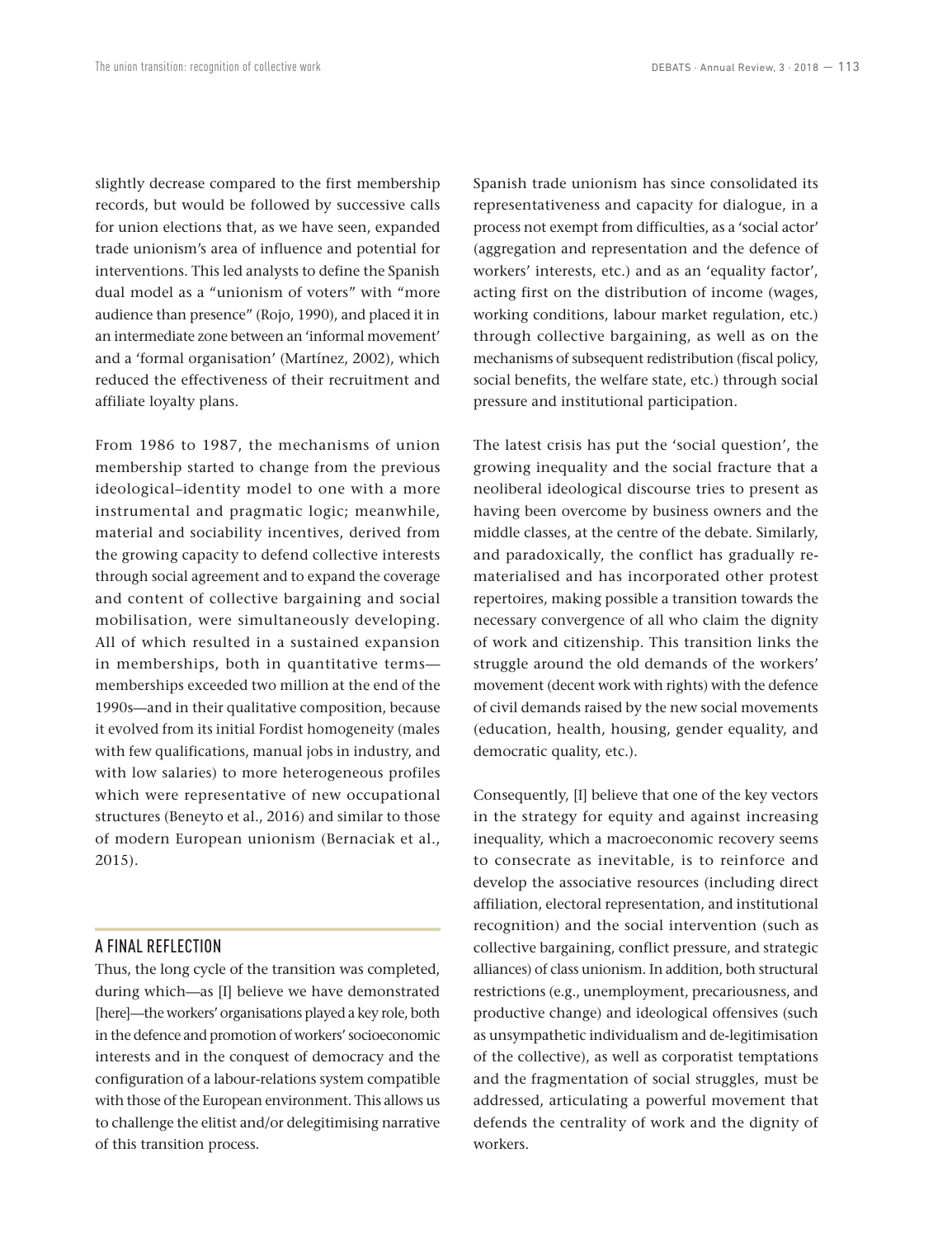#### BIBLIOGRAPHIC REFERENCES

Águila, J. J. del (2001). *El TOP. La represión de la libertad, 1963-1977*. Barcelona: Planeta.

- Alonso, L. E., and Reinares, F. (1993). Conflictividad laboral. In S. del Campo (ed.), *Tendencias sociales en España (1960-1990)*, vol. II (p. 13-70). Madrid: Fundación BBV.
- Babiano, J. (1995). *Emigrantes, cronómetros y huelgas. Un estudio sobre el trabajo y los trabajadores durante el franquismo*. Madrid: Siglo XXI.
- Babiano, J. (ed.) (2007). *Del hogar a la huelga. Trabajo, género y movimiento obrero durante el franquismo*. Madrid: Fundación 1º de Mayo / Los Libros de La Catarata.
- Babiano, J. (coord.) (2013). *Proceso 1001 contra Comisiones Obreras. ¿Quién juzgó a quién?*. Madrid: Fundación 1º de Mayo / Confederación Sindical de Comisiones Obreras.
- Baylos, A., and Moreno, J. (2017). *Comisiones Obreras: desde los orígenes en el franquismo hasta la huelga general de 1988*. Madrid: Bomarzo.
- Beneyto, P. (1989). Els 'altres' sindicats. *Revista de Treball, 10*, 107-131.
- Beneyto, P. (2008). El sindicalismo español en perspectiva europea: de la anomalía a la convergencia. *Cuadernos de Relaciones Laborales, 26*(1), 57-88.
- Beneyto, P. (2012). *Reivindicación del sindicalismo*. Madrid: Bomarzo.
- Beneyto, P., and Picó, J. (1982). *Los sindicatos en el País Valenciano* (1975-1981). València: Institució Alfons el Magnànim.
- Beneyto, P., del Álamo, M., Sanz, J., and Soler, J. L. (1991). CC.OO. *Ara que fa 25 anys*. València: Fundació d'Estudis i Iniciatives Sociolaborals / L'Eixam.
- Beneyto, P., Alós, R., Jódar, R., and Vidal, S. (2016). La afiliación sindical en la crisis. Estructura, evolución y trayectorias. *Sociología del Trabajo, 87*, 25-44.
- Bernaciak, M., Gumbell-McCormic, R., and Hyman, R. (2015). *El sindicalismo europeo: ¿de la crisis a la renovación?*  Madrid: Fundación 1º de Mayo.
- Berzal, E. (2007). Católicos en la lucha antifranquista. Militancia sindical y política. *Historia del presente, 10*, 7-23.
- Cabrera, M. (2011). Los pactos de la Moncloa: acuerdos políticos frente a la crisis. *Historia y Política, 26*, 81-110.
- Camacho, M. (1977). *Diario de Sesiones del congreso de diputados, 24* (14 October 1977). Accessed on the 04th April of 2018 at http://193.146.129.72/legis0/publicaciones/pdf/C\_1977\_024.PDF
- Cazorla, A. (2016). *Miedo y progreso. Los españoles de a pie bajo el franquismo. 1939-1975*. Madrid: Alianza Editorial. Corrales, X. (2008). *De la misa al tajo. La experiencia de los curas obreros*. València: PUV.
- Crouch, C., and Pizzorno, A. (comp.) (1991). *El resurgimiento del conflicto de clases en Europa Occidental a partir de 1968*. Madrid: Ministerio de Trabajo.
- Domènech, X. (2011). *Cambio político y movimiento obrero bajo el franquismo*. Barcelona: Icaria.
- Domínguez, J. (1987). *La lucha obrera durante el franquismo*. Bilbao: Desclée de Brouwer.
- Domínguez, J. (1985). *Organizaciones obreras cristianas en la oposición al franquismo (1951-1975)*. Bilbao: Mensajero.
- Estefanía, J., and Serrano, R. (1988). Diez años de relaciones laborales en España. In A. Zaragoza (comp.), *Pactos sociales, sindicatos y patronal en España* (p. 17-42). Madrid: Siglo XXI.
- Euroforum (1976). ¿Hacia un pacto social? Debates entre empresarios y organizaciones sindicales sobre las nuevas relaciones en la empresa. Barcelona: Avance.
- Fanés, F. (1977). *La vaga de tramvies del 1951. Una crònica de Barcelona*. Barcelona: Laia.
- Fernández, R. (1980). *La negociación colectiva y las estadísticas salariales en 1979*. Madrid: IES.
- Fishman, R. (1984). El movimiento obrero en la Transición: Objetivos políticos y organizativos. *REIS, 26*(84), 61-112.
- Fishman, R. (1996). *Organización obrera y retorno de la democracia en España*. Madrid: Siglo XXI / CIS.
- Fontana, J. (1986). *España bajo el franquismo*. Barcelona: Crítica.
- Fuentes, E. (1990). De los Pactos de la Moncloa a la Constitución. In J. L. García (dir.), *Economía española de la transición y la democracia* (p. 24-34). Madrid: CIS.
- Fuertes, C., and Gómez, A. (2011). E*l Tribunal de Orden Público en el País Valenciano*. València: FEIS/CCOO.
- Gálvez, S. (2017). *La gran huelga general. El sindicalismo contra la 'modernización socialista'*. Madrid: Siglo XXI.
- García, M. (2008). Las huelgas laborales en el Estado español (1976-2005). *Arxius, 18*, 11-33.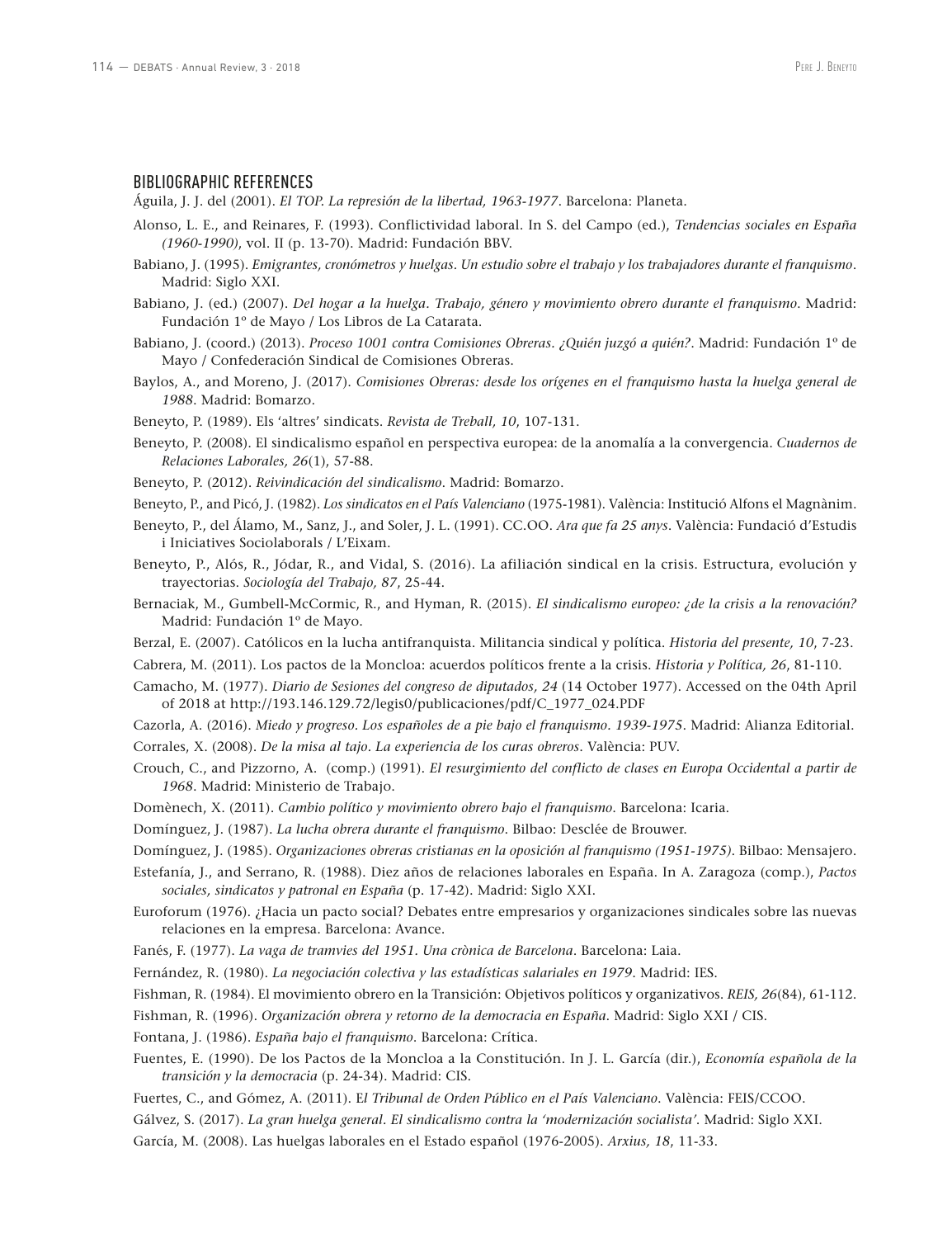- García, A., and Ferrer, F. (1979). *La negociación colectiva en 1978. Principales características económicas*. Madrid: Ministerio de Economía.
- Garmendia, J. M. (1996). La reconstrucción del movimiento obrero en el País Vasco. *Historia contemporánea*, *13-14*, 391-412.
- Goldthorpe, J. (1991). *Orden y conflicto en el capitalismo contemporáneo*. Madrid: Ministerio de Trabajo.
- Gómez, R. (1975). ¿Qué pasó con los enlaces sindicales? *Gaceta de Derecho Social*, *45-46*, 18.
- Gómez, J., and Vega, R. (coords.) (2010). *Materiales para el estudio de la abogacía antifranquista*. Madrid: Ediciones GPS-Fundación Abogados de Atocha.
- González, C. (2015). Sindicatos y Transición en 1977: «Libertad, Trabajo y Amnistía». In M. C. Chaput, and J. Pérez (ed.), *La transición española. Nuevos enfoques para un viejo debate* (p. 149-162). Madrid: Biblioteca Nueva.
- Gutiérrez, A. (2001). Comisiones Obreras y la transición democrática: una contribución infravalorada. *Gaceta Sindical, 1*, 61-82.
- ICTWSS (2016). *Data Base on Institutional Characteristics of Trade Unions, Wage Setting, State Intervention and Social Pacts. University of Amsterdam*. Accessed on the 4th of April 2018 at http://www.uva-aias.net/en/ictwss
- Iglesias, P. (2014). *Disputar la democracia*. Madrid: Akal.
- Jordana, J. (1996). Reconsidering Union membership in Spain, 1977-1994: Halting decline in a context of democratic consolidation. *Industrial Relations Journal, 27*(3), 211-224.
- Juliá, S. (2013). *Nosotros, los abajo firmantes. Una historia de España a través de manifiestos y protestas (1896-2013)*. Madrid: Galaxia Gutenberg.
- Juliá, S. (2017). *Transición. Historia de una política española, 1937-2017*. Barcelona: Galaxia Gutenberg.
- Lorenzo J. M. (1988). *Rebelión en la ría. Vizcaya 1947*. Bilbao: Universidad de Deusto.
- Luque, D. (2013). *Las huelgas en España (1905-2010)*. Alzira: Germania.
- M. Reverte, J. (2008). *La furia y el silencio. Asturias, primavera de 1962*. Madrid: Espasa.
- M. Reverte, J., and Martínez, I. (2016). *La matanza de Atocha. 24 de enero de 1977*. Madrid: La Esfera de los Libros.
- Maravall, J. M. (1970). *El desarrollo económico y la clase obrera.* Barcelona: Ariel.
- Maravall, J. M. (1981). *La política de la transición en España, 1975-1980*. Madrid: Taurus.
- Marín, J. M. (2006). La fase dura de la reconversión industrial. *Historia del presente, 8*, 61-101.
- Martínez, M. (2002). España: regular el empleo y la fragmentación social. In A. Ferner, and R. Hyman (ed.), *La transformación de las relaciones laborales en Europa* (p. 547-585). Madrid: Ministerio de Trabajo.
- Martínez, A. (1979). El proceso unitario del sindicalismo socialista UGT-USO. II Congreso Internacional. La España del presente (Melilla, 1979).
- Miguélez, F. (1991). *Las relaciones laborales en España*. Madrid: Siglo XXI.
- Ministerio de Trabajo y Asuntos Sociales (1997). *Diálogo social: principales resultados.* Madrid: Subdirección General de Publicaciones.
- Ministerio de Trabajo / Estudios Laborales y de la Seguridad Social (IELSS) (1976): *La reforma sindical en España durante el primer gobierno del Rey (Noviembre 1975-Junio 1976)*. Madrid: Informe de Documentación Social Española.
- Molinero, C. (2011). Comisiones Obreras: de la lucha antifranquista a la acción sindical en un nuevo escenario económico y político. In R. Quirosa-Cheyrouze (ed.), *La sociedad española en la Transición. Los movimientos sociales en el proceso democratizador* (p. 147-159). Madrid: Biblioteca Nueva.
- Molinero, C., and Ysàs, P. (1998). *Productores disciplinados y minorías subversivas. Clase obrera y conflictividad laboral en la España franquist*a. Madrid: Siglo XXI.
- Monedero, J. C. (2017). *La transición contada a nuestros padres. Nocturno de la democracia española*. Madrid: Los Libros de la Catarata.
- Morán, G. (1991). *El precio de la Transición*. Barcelona: Planeta.
- Moreno, J. (2011). *Comisiones Obreras en la dictadura*. Madrid: Fundación 1.º de Mayo.
- Ojeda A. (comp.) (1990). *La concertación social tras la crisis*. Barcelona: Ariel.
- Payne, S. (2006). Historia y transición democrática. *Cuadernos FAES de pensamiento político*, *9*, 9-18.
- Pérez, V. (1981). Los obreros españoles ante el sindicato y la acción colectiva en 1980. *Papeles de Economía*, *6*, 236-265.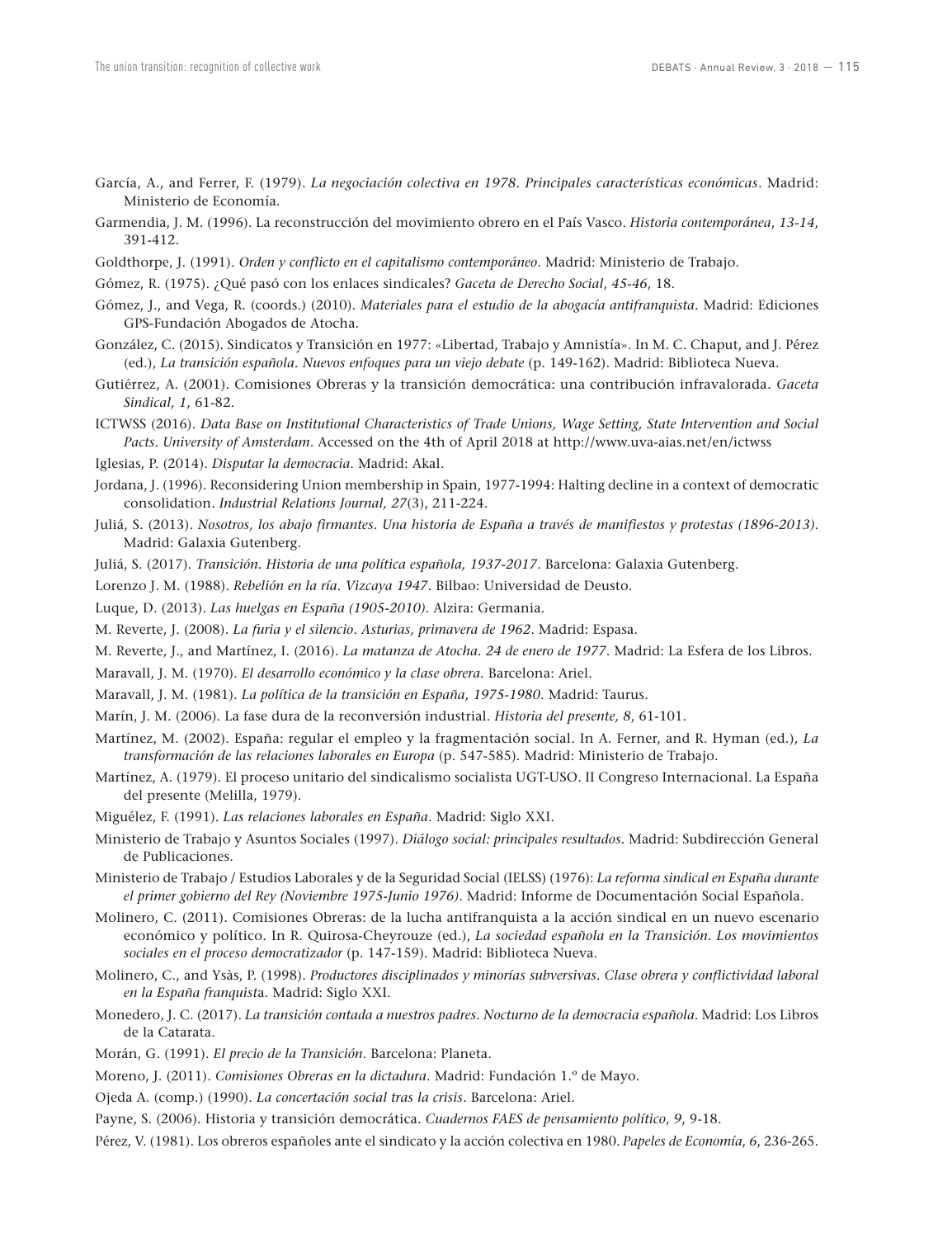- Pérez, V. (1993). *La primacía de la sociedad civil. El proceso de formación de la España democrática*. Madrid: Alianza. Pérez, M., and Giner, S. (eds.) (1988). *El corporatismo en España*. Barcelona: Ariel.
- 
- Picó, J. (1977). *El moviment obrer al País Valencià sota el franquisme*. València: Tres i Quatre.
- Powell, Ch. (2007). *El piloto del cambio. El Rey, la monarquía y la transición a la democracia*. Barcelona: Planeta
- Pradera, J. (2014). *La transición española y la democracia*. Madrid: FCE.
- Prados, M. et al. (1977). *Atentado contra la Unión Sindical Obrera*. Madrid: USO.
- Preston, P. (1986). *El triunfo de la democracia en España*. Barcelona: Plaza y Janés.
- Quintana, F. (2002). *Asalto a la fábrica. Autonomía obrera y transición democrática. Una aproximación crítica*. Barcelona: Alikornio.
- Quirosa-Cheyrouze, R. (ed.) (2011). *La sociedad española en la Transición. Los movimientos sociales en el proceso democratizador.* Madrid: Biblioteca Nueva.
- Redero, M. (2011). La difícil apuesta de UGT por un sindicalismo de corte socialdemócrata (1975-1985). In R. Quirosa-Cheyrouze (ed.), *La sociedad española en la Transición. Los movimientos sociales en el proceso democratizador* (p. 161-174). Madrid: Biblioteca Nueva.
- Reig, R. (1980). La crisi orgànica del moviment obrer. Balanç de tres anys de legalitat, *Trellat,1*, 12-34.
- Reig, R. (2007). Los agentes económicos y sociales. In A. González (coord.), *La Comunidad Valenciana en el umbral del siglo XXI. Estrategias de desarrollo económico* (p. 187-212). València: Universitat de València.
- Reig, A. (2017). *La crítica de la crítica*. Madrid: Siglo XXI.
- Rivera, A. (1999). Demasiado tarde. El anarcosindicalismo en la transición española, *Historia contemporánea, 19*, 329-353.
- Roca, J. M. (1994). *El proyecto radical. Auge y declive de la izquierda revolucionaria en España, 1964-1982*. Madrid: Los Libros de la Catarata.
- Roca, J. (1993). *Pactos sociales y política de rentas. El debate internacional y la experiencia española, 1977-1988*. Madrid: Ministerio de Trabajo.
- Rodríguez, E. (2015). *Por qué fracasó la democracia en España. La Transición y el régimen del '7*8. Madrid: Traficantes de sueños.
- Rojo, E. (1990). Las tareas pendientes. *Política y Sociedad, 5*, 31-44.
- Ruiz, D. (dir.) (1993). *Historia de Comisiones Obreras (1958-1988).* Madrid: Siglo XXI.
- Sanz, J. (1976). *El movimiento obrero en el País Valenciano, 1939-1976*. València: Fernando Torres.
- Sartorius, N. (1975). *El resurgir del movimiento obrero*. Barcelona: Laia.
- Sartorius, N., and Sabio, A. (2007). *El final de la dictadur*a. Madrid: Temas de Hoy.
- Saz, I. (2011). Y la sociedad marcó el camino. O sobre el triunfo de la democracia en España (1969-1978). In R. Quirosa-Cheyrouze (ed.), *La sociedad española en la Transición. Los movimientos sociales en el proceso democratizado*r (p. 29-42). Madrid: Biblioteca Nueva.
- Solans, M. A. (1995). *Concertación social y otras formas de neocorporatismo en España y en la Comunidad Europea.* Madrid: Tecnos.
- Solé, C. (comp.) (1987). *Corporatismo y diferenciación regional*. Madrid: Ministerio de Trabajo.
- Soto, A. (1998). Huelgas en el franquismo. Causas laborales-Consecuencias políticas. *Historia social, 30*, 39-61.
- Soto, A. (2005a). *Transición y cambio en España, 1975-1986.* Madrid: Alianza.
- Soto, A. (2005b). *¿Atado y bien atado? Institucionalización y crisis del franquismo*. Madrid: Biblioteca Nueva.
- Soto, A. (2011). La conversión del reformismo sindical en ruptura. In R. Quirosa-Cheyrouze (ed.), *La sociedad española en la Transición. Los movimientos sociales en el proceso democratizador* (p. 123-137). Madrid: Biblioteca Nueva.
- Tomás y Valiente, F. (1996). *A orillas del Estado*. Madrid: Taurus.
- Trullén, J. (1993). *Fundamentos económicos de la transición española. La política económica de los acuerdos de la Moncloa*. Madrid: Ministerio de Trabajo.
- Tuñón, M. (1991). *Historia de España. Transición y democracia, 1973-1985*, vol. x. Labor: Barcelona.
- Tusell, J. (2007). *La transición a la democracia: España, 1978-1982*. Madrid: Espasa Calpe.
- UGT (1996). *UGT, 20 años avanzando en libertad, 1976-1996*. Madrid: UGT, Secretaría de Comunicación e Imagen Confederal.